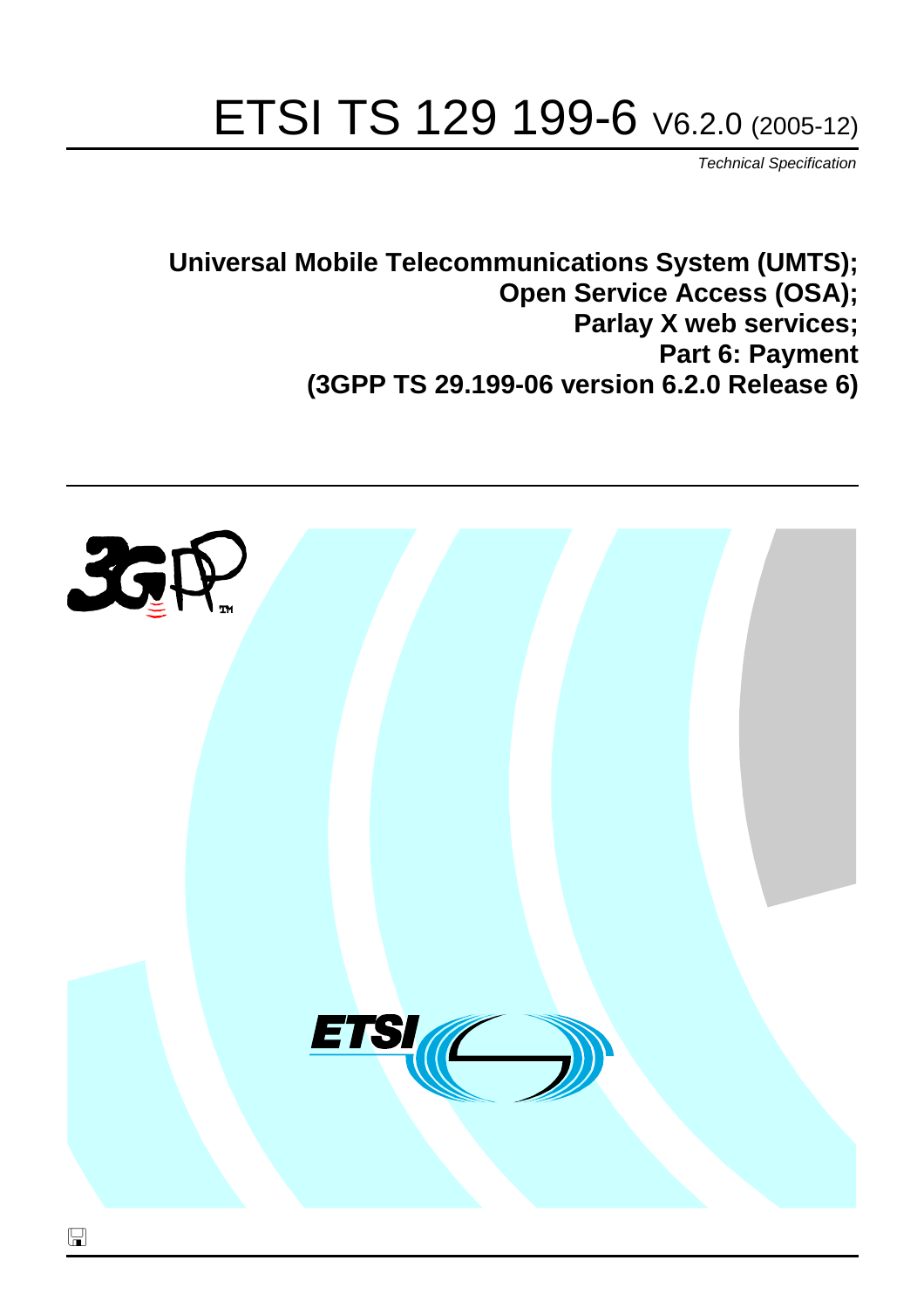Reference RTS/TSGC-0529199-06v620

> Keywords UMTS

#### **ETSI**

#### 650 Route des Lucioles F-06921 Sophia Antipolis Cedex - FRANCE

Tel.: +33 4 92 94 42 00 Fax: +33 4 93 65 47 16

Siret N° 348 623 562 00017 - NAF 742 C Association à but non lucratif enregistrée à la Sous-Préfecture de Grasse (06) N° 7803/88

#### **Important notice**

Individual copies of the present document can be downloaded from: [http://www.etsi.org](http://www.etsi.org/)

The present document may be made available in more than one electronic version or in print. In any case of existing or perceived difference in contents between such versions, the reference version is the Portable Document Format (PDF). In case of dispute, the reference shall be the printing on ETSI printers of the PDF version kept on a specific network drive within ETSI Secretariat.

Users of the present document should be aware that the document may be subject to revision or change of status. Information on the current status of this and other ETSI documents is available at <http://portal.etsi.org/tb/status/status.asp>

If you find errors in the present document, please send your comment to one of the following services: [http://portal.etsi.org/chaircor/ETSI\\_support.asp](http://portal.etsi.org/chaircor/ETSI_support.asp)

#### **Copyright Notification**

No part may be reproduced except as authorized by written permission. The copyright and the foregoing restriction extend to reproduction in all media.

> © European Telecommunications Standards Institute 2005. All rights reserved.

**DECT**TM, **PLUGTESTS**TM and **UMTS**TM are Trade Marks of ETSI registered for the benefit of its Members. **TIPHON**TM and the **TIPHON logo** are Trade Marks currently being registered by ETSI for the benefit of its Members. **3GPP**TM is a Trade Mark of ETSI registered for the benefit of its Members and of the 3GPP Organizational Partners.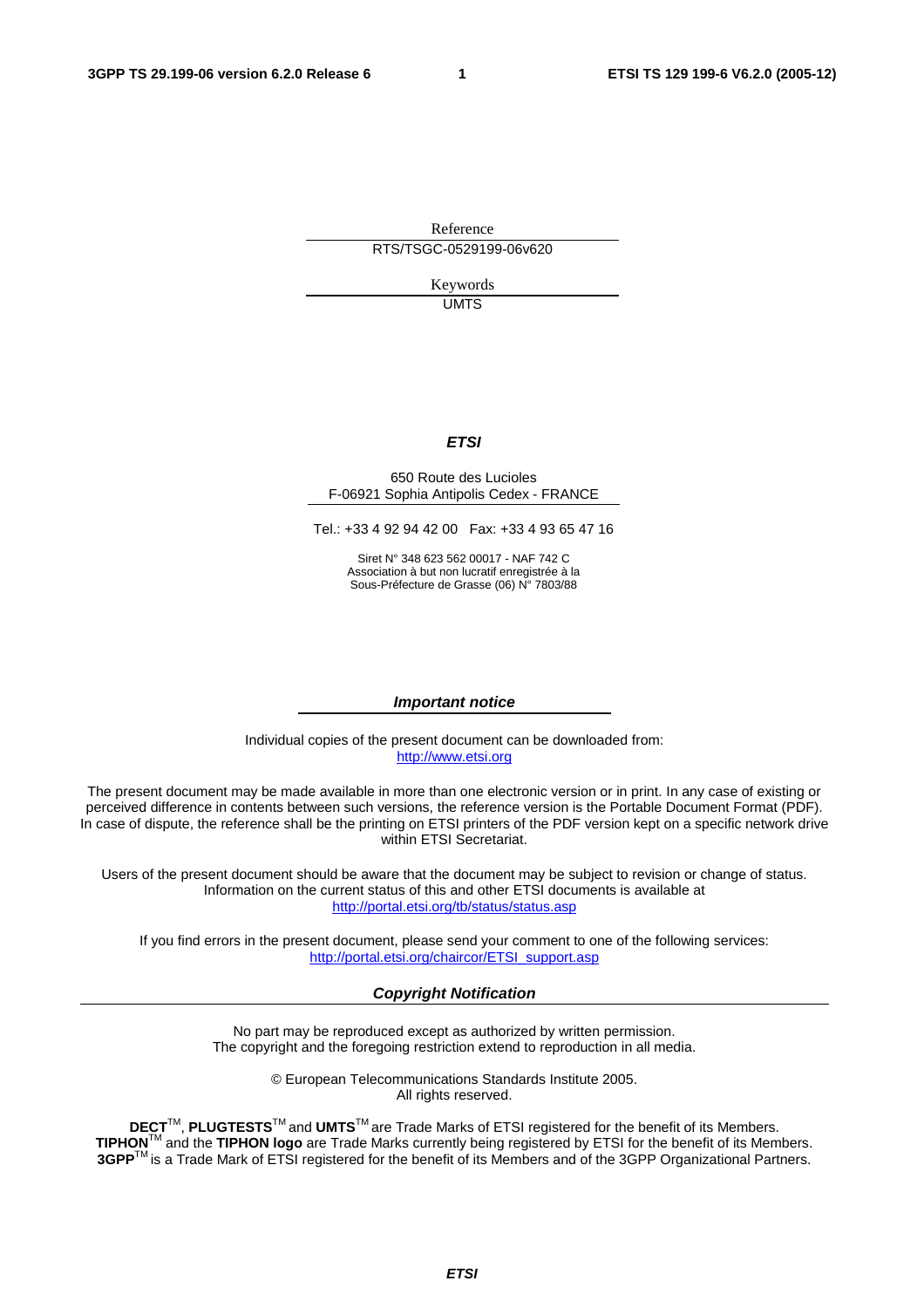## Intellectual Property Rights

IPRs essential or potentially essential to the present document may have been declared to ETSI. The information pertaining to these essential IPRs, if any, is publicly available for **ETSI members and non-members**, and can be found in ETSI SR 000 314: *"Intellectual Property Rights (IPRs); Essential, or potentially Essential, IPRs notified to ETSI in respect of ETSI standards"*, which is available from the ETSI Secretariat. Latest updates are available on the ETSI Web server ([http://webapp.etsi.org/IPR/home.asp\)](http://webapp.etsi.org/IPR/home.asp).

Pursuant to the ETSI IPR Policy, no investigation, including IPR searches, has been carried out by ETSI. No guarantee can be given as to the existence of other IPRs not referenced in ETSI SR 000 314 (or the updates on the ETSI Web server) which are, or may be, or may become, essential to the present document.

## Foreword

This Technical Specification (TS) has been produced by ETSI 3rd Generation Partnership Project (3GPP).

The present document may refer to technical specifications or reports using their 3GPP identities, UMTS identities or GSM identities. These should be interpreted as being references to the corresponding ETSI deliverables.

The cross reference between GSM, UMTS, 3GPP and ETSI identities can be found under <http://webapp.etsi.org/key/queryform.asp>.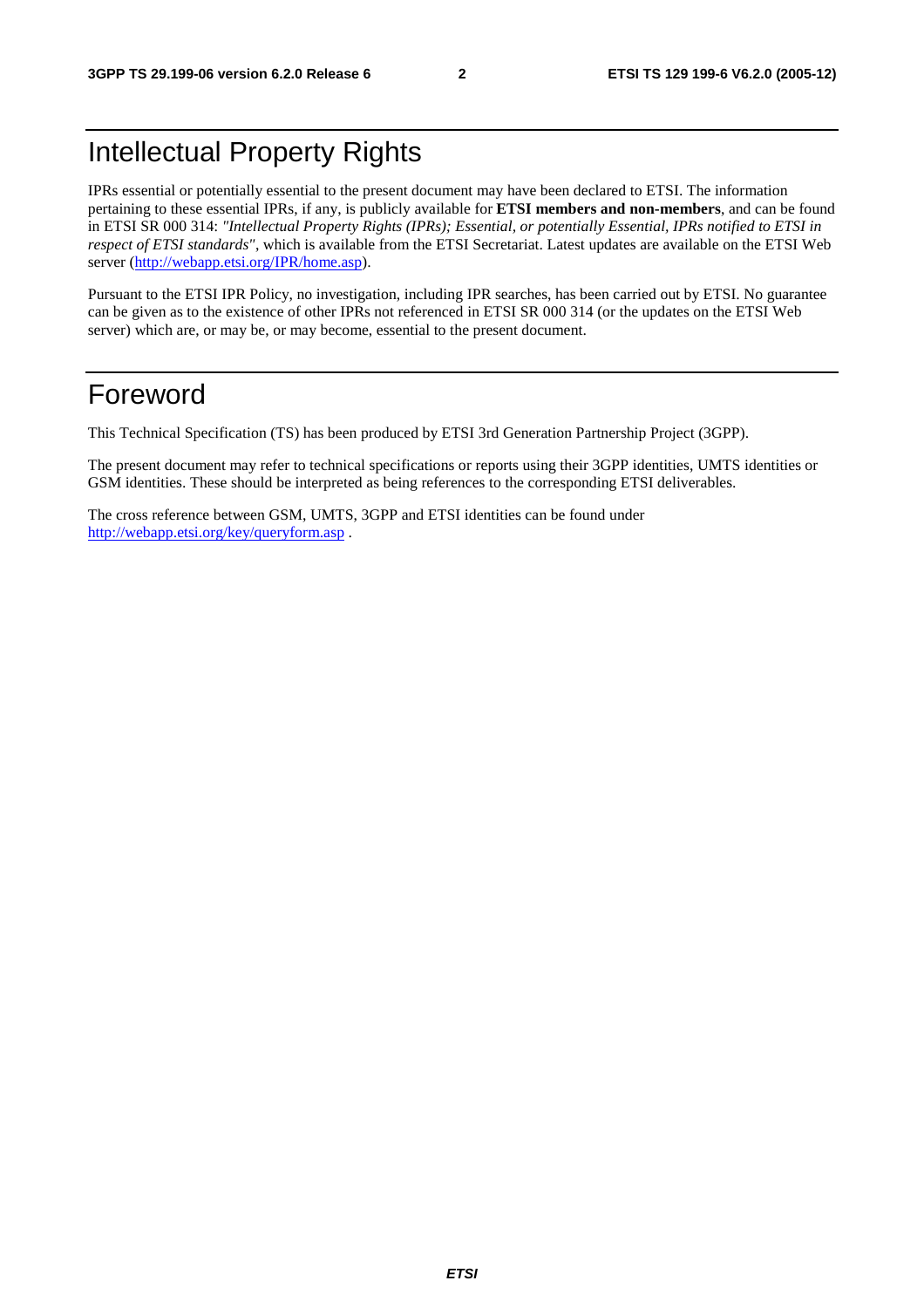$\mathbf{3}$ 

## Contents

| 1                |  |
|------------------|--|
| 2                |  |
| 3                |  |
| 3.1              |  |
| 3.2              |  |
| 4                |  |
| 5                |  |
| 6                |  |
| 6.1              |  |
| 7                |  |
| 7.1              |  |
|                  |  |
| 8                |  |
| 8.1<br>8.1.1     |  |
| 8.1.1            |  |
| 8.1.1.1          |  |
| 8.1.1.2          |  |
| 8.1.1.3          |  |
| 8.1.2            |  |
| 8.1.2.1          |  |
| 8.1.2.2          |  |
| 8.1.2.3          |  |
| 8.2              |  |
| 8.2.1            |  |
| 8.2.1.1          |  |
| 8.2.1.2          |  |
| 8.2.1.3          |  |
| 8.2.2            |  |
| 8.2.2.1          |  |
| 8.2.2.2          |  |
| 8.2.2.3          |  |
| 8.2.3            |  |
| 8.2.3.1          |  |
| 8.2.3.2          |  |
| 8.2.3.3          |  |
| 8.3              |  |
| 8.3.1            |  |
| 8.3.1.1          |  |
| 8.3.1.2          |  |
| 8.3.1.3<br>8.3.2 |  |
| 8.3.2.1          |  |
| 8.3.2.2          |  |
| 8.3.2.3          |  |
| 8.3.3            |  |
| 8.3.3.1          |  |
|                  |  |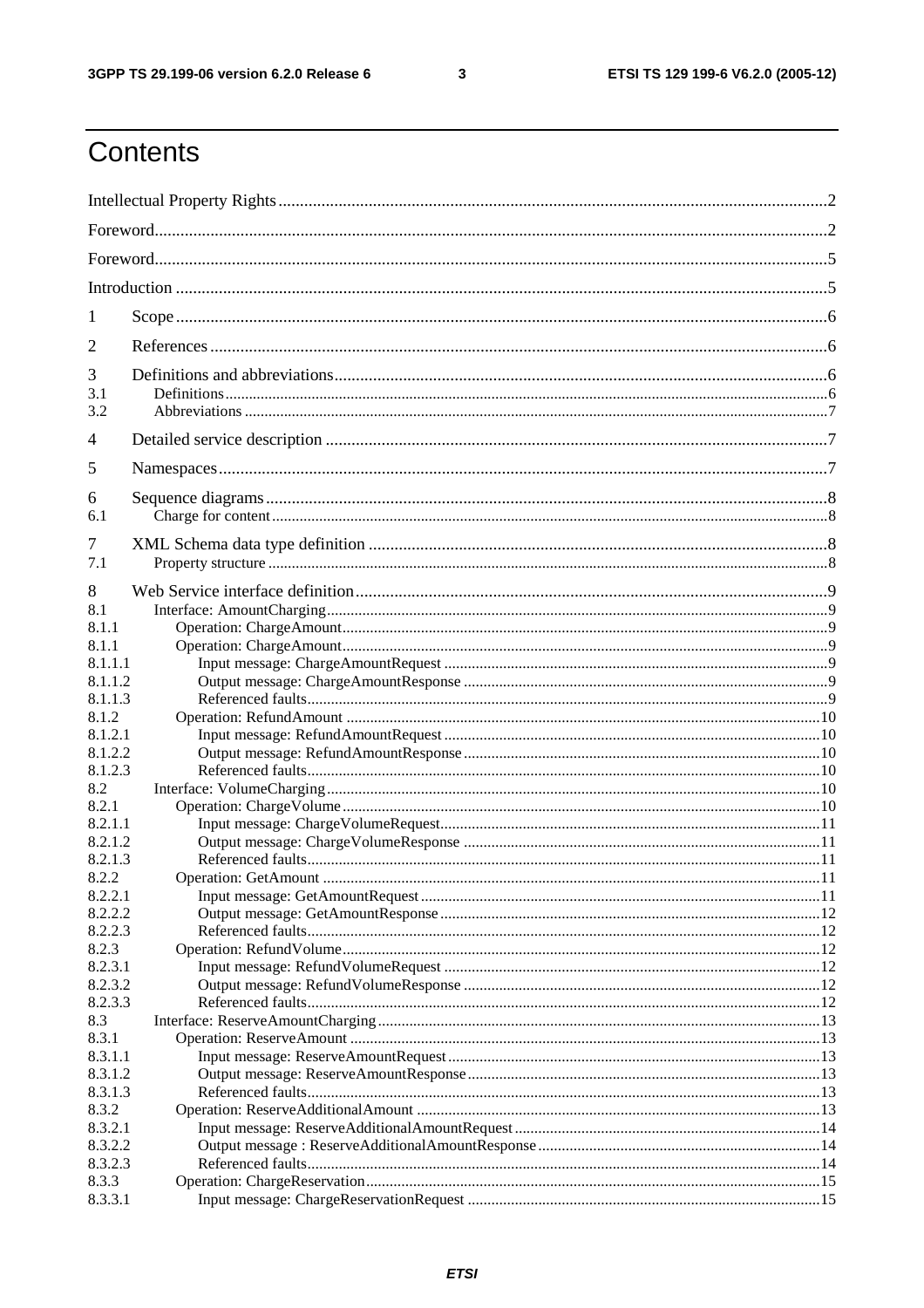#### $\overline{\mathbf{4}}$

| 8.3.3.2 |                               |  |
|---------|-------------------------------|--|
| 8.3.3.3 |                               |  |
| 8.3.4   |                               |  |
| 8.3.4.1 |                               |  |
| 8.3.4.2 |                               |  |
| 8.3.4.3 |                               |  |
| 8.4     |                               |  |
| 8.4.1   |                               |  |
| 8.4.1.1 |                               |  |
| 8.4.1.2 |                               |  |
| 8.4.1.3 |                               |  |
| 8.4.2   |                               |  |
| 8.4.2.1 |                               |  |
| 8.4.2.2 |                               |  |
| 8.4.2.3 |                               |  |
| 8.4.3   |                               |  |
| 8.4.3.1 |                               |  |
| 8.4.3.2 |                               |  |
| 8.4.3.3 |                               |  |
| 8.4.4   |                               |  |
| 8.4.4.1 |                               |  |
| 8.4.4.2 |                               |  |
| 8.4.4.3 |                               |  |
| 8.4.5   |                               |  |
| 8.4.5.1 |                               |  |
| 8.4.5.2 |                               |  |
| 8.4.5.3 |                               |  |
| 9       |                               |  |
| 9.1     |                               |  |
| 9.1.1   |                               |  |
| 10      |                               |  |
|         | <b>Annex A (normative):</b>   |  |
|         | <b>Annex B (informative):</b> |  |
|         |                               |  |
|         |                               |  |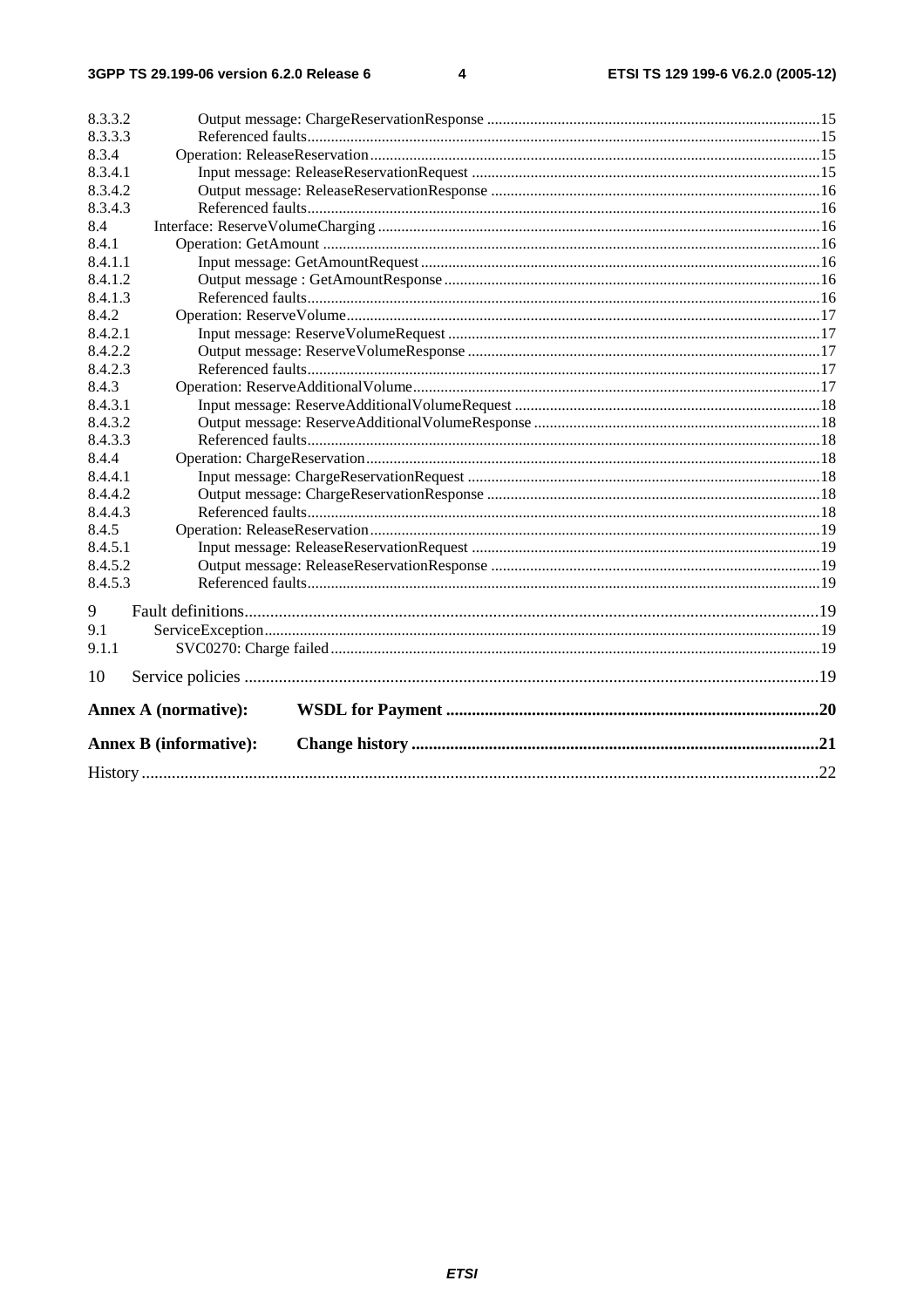## Foreword

This Technical Specification has been produced by the 3<sup>rd</sup> Generation Partnership Project (3GPP).

3GPP acknowledges the contribution of the Parlay X Web Services specifications from The Parlay Group. The Parlay Group is pleased to see 3GPP acknowledge and publish the present document, and the Parlay Group looks forward to working with the 3GPP community to improve future versions of the present document.

The contents of the present document are subject to continuing work within the TSG and may change following formal TSG approval. Should the TSG modify the contents of the present document, it will be re-released by the TSG with an identifying change of release date and an increase in version number as follows:

Version x.y.z

where:

- x the first digit:
	- 1 presented to TSG for information;
	- 2 presented to TSG for approval;
	- 3 or greater indicates TSG approved document under change control.
- y the second digit is incremented for all changes of substance, i.e. technical enhancements, corrections, updates, etc.
- z the third digit is incremented when editorial only changes have been incorporated in the document.

### Introduction

The present document is part 6 of a multi-part deliverable covering the  $3<sup>rd</sup>$  Generation Partnership Project; Technical Specification Group Core Network and Terminals; Open Service Access (OSA); Parlay X Web Services, as identified below:

| Part 1:  | "Common";                  |
|----------|----------------------------|
| Part 2:  | "Third party call";        |
| Part 3:  | "Call Notification";       |
| Part 4:  | "Short Messaging";         |
| Part 5:  | "Multimedia Messaging";    |
| Part 6:  | "Payment";                 |
| Part 7:  | "Account management";      |
| Part 8:  | "Terminal Status";         |
| Part 9:  | "Terminal location";       |
| Part 10: | "Call handling";           |
| Part 11: | "Audio call";              |
| Part 12: | "Multimedia conference";   |
| Part 13: | "Address list management"; |
| Part 14: | "Presence".                |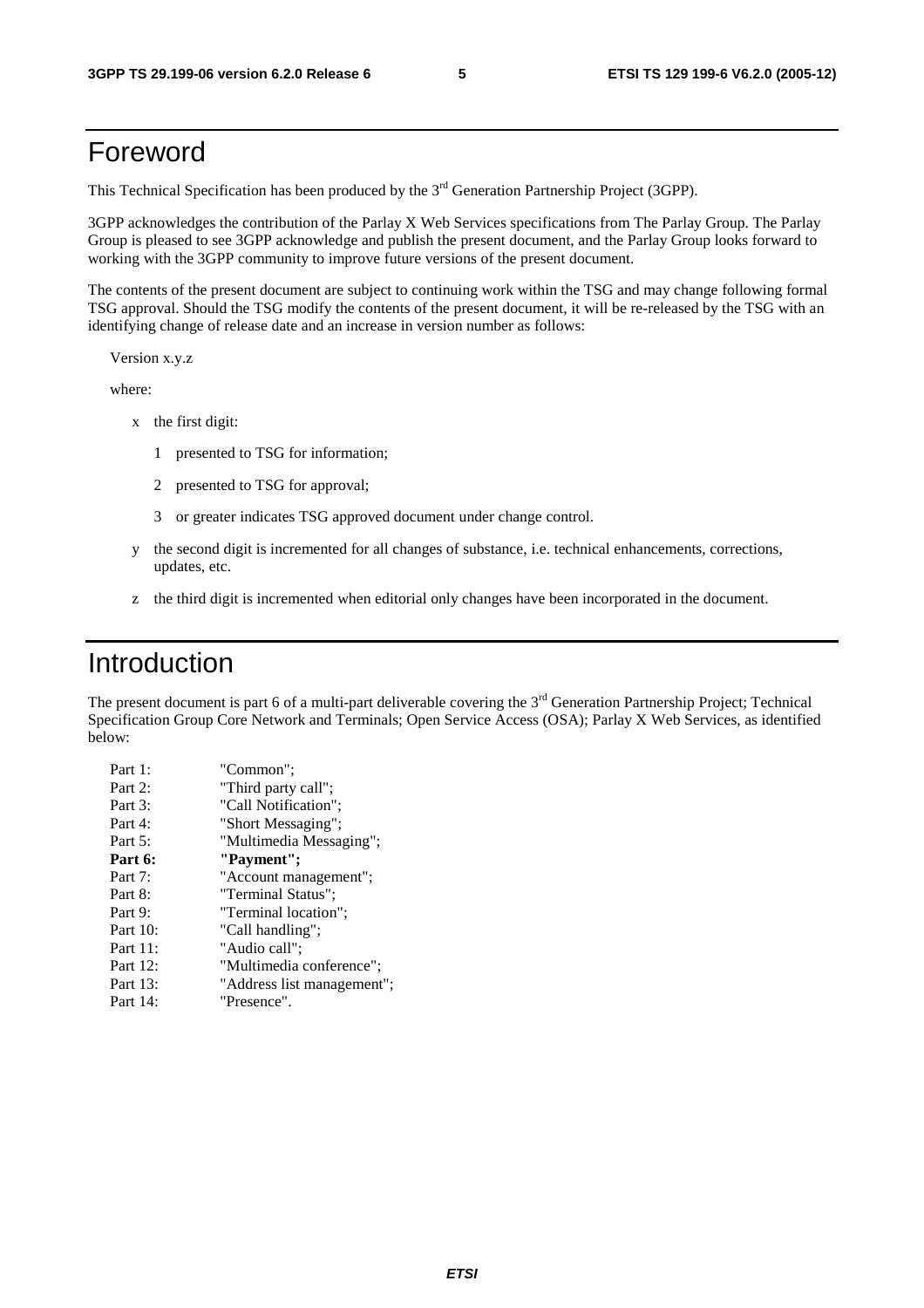### 1 Scope

The present document is Part 6 of the Stage 3 Parlay X Web Services specification for Open Service Access (OSA).

The OSA specifications define an architecture that enables application developers to make use of network functionality through an open standardized interface, i.e. the OSA APIs. The concepts and the functional architecture for the OSA are contained in 3GPP TS 23.127 [3]. The requirements for OSA are contained in 3GPP TS 22.127 [2].

The present document specifies the Payment Web Service aspects of the interface. All aspects of the Payment Web Service are defined here, these being:

- Name spaces.
- Sequence diagrams.
- Data definitions.
- Interface specification plus detailed method descriptions.
- Fault definitions.
- Service policies.
- WSDL Description of the interfaces.

The present document has been defined jointly between 3GPP TSG CT WG5, ETSI TISPAN and The Parlay Group.

## 2 References

The following documents contain provisions which, through reference in this text, constitute provisions of the present document.

- References are either specific (identified by date of publication, edition number, version number, etc.) or non-specific.
- For a specific reference, subsequent revisions do not apply.
- For a non-specific reference, the latest version applies. In the case of a reference to a 3GPP document (including a GSM document), a non-specific reference implicitly refers to the latest version of that document *in the same Release as the present document*.
- [1] 3GPP TR 21.905: "Vocabulary for 3GPP Specifications".
- [2] 3GPP TS 22.127: "Service Requirement for the Open Services Access (OSA); Stage 1".
- [3] 3GPP TS 23.127: "Virtual Home Environment (VHE) / Open Service Access (OSA); Stage 2".
- [4] 3GPP TS 22.101: "Service aspects; Service principles".
- [5] W3C Recommendation (2 May 2001): "XML Schema Part 2: Datatypes".

[6] 3GPP TS 29.199-1: "Open Service Access (OSA); Parlay X Web Services; Part 1: Common".

## 3 Definitions and abbreviations

### 3.1 Definitions

For the purposes of the present document, the terms and definitions given in 3GPP TS 29.199-1 [6] apply.

NOTE: Available at [http://www.w3.org/TR/2001/REC-xmlschema-2-20010502/.](http://www.w3.org/TR/2001/REC-xmlschema-2-20010502/)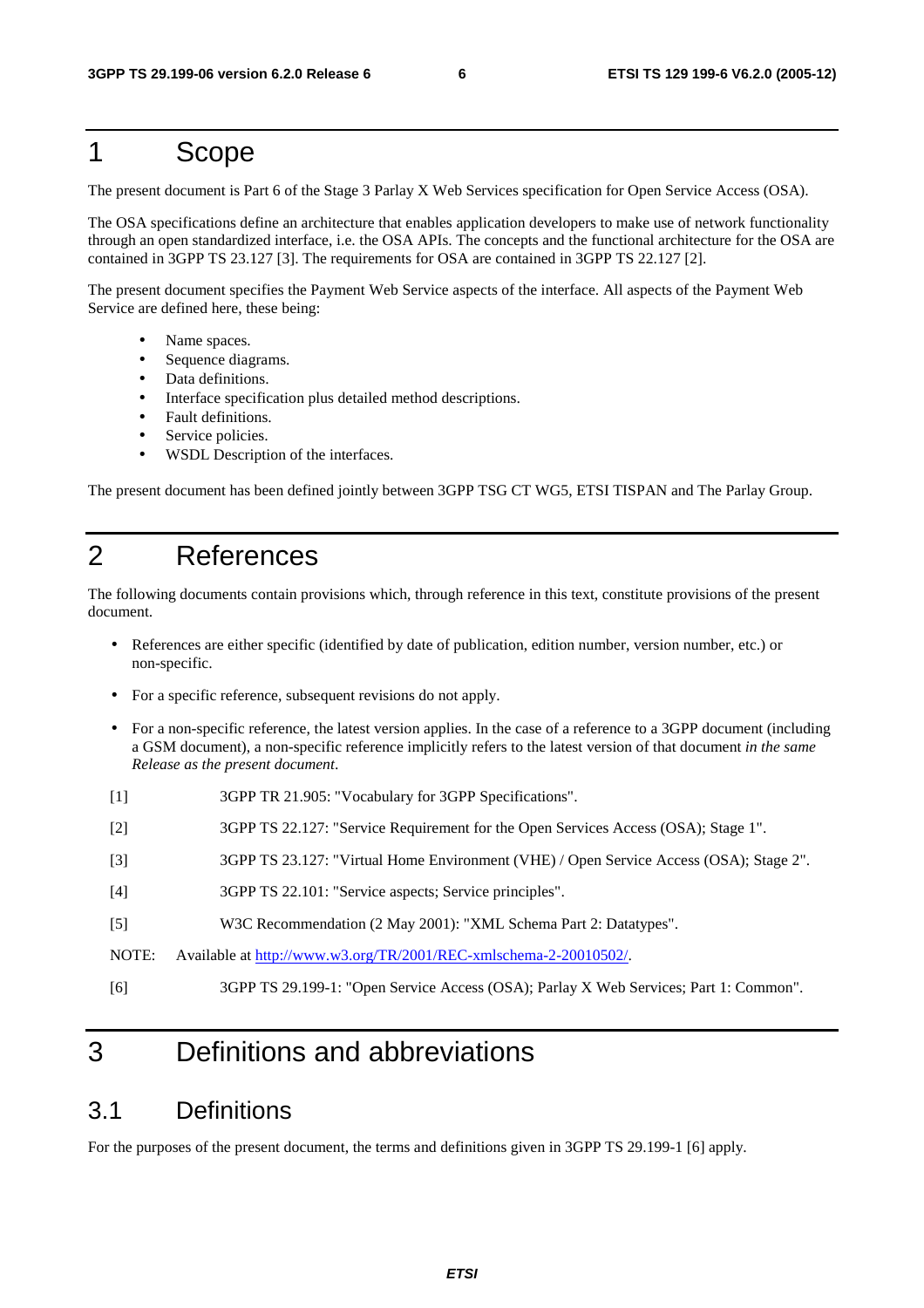### 3.2 Abbreviations

For the purposes of the present document, the abbreviations given in 3GPP TS 29.199-1 [6] apply.

## 4 Detailed service description

A vast amount of content, both information and entertainment, will be made available to subscribers. To support a business model that enables operators to offer integrated billing, a payment API is crucial. Open and inter-operable "payment APIs" are the key to market growth and investment protection. The Payment Web Service supports payments for any content in an open, Web-like environment.

The Payment Web Service described in the present document supports payment reservation, pre-paid payments, and post-paid payments. It supports charging of both volume and currency amounts, a conversion function and a settlement function in case of a financially resolved dispute.

Note that certain parameters are negotiated off line. For example the currency, volume type, default reservation enforcement time, as well as the taxation procedures and parameters.

An example of an application scenario could be a multimedia service. Assume a subscriber is interested in receiving a stream of, say, a soccer match. The subscriber selects a match and establishes a trusted relation with the provider. Again, the provider obtains the MSISDN and other information from the subscriber. The subscriber wants to know what the service will cost and the provider interacts with the operators rating engine (**getAmount**) taking into account the subscriber's subscription, time of day, etc. The value returned is a **ChargingInformation** amount and is printed on the page that is displayed at the MS. The subscriber then decides to stream the match to his MS. Subsequently, the provider will reserve the appropriate amount with the operator (**reserveAmount**) to ensure that the subscriber can fulfil his payment obligations. The match starts and the provider periodically charges against the reservation (**chargeReservation**). The match ends in a draw and is extended with a 'sudden death' phase. The subscriber continues listening, so the existing reservation is enlarged (**reserveAdditionalAmount**). Suddenly, one of the teams scores a goal, so the match abruptly ends, leaving part of the reserved amount unused. The provider now releases the reservation (**releaseReservation**), and the remaining amount is available for future use by the subscriber.

Now we can extend this scenario by having the subscriber participate in a game of chance in which the provider refunds a percentage of the usage costs (**refundAmount**) based on the ranking of a particular team in this tournament. For example, the subscriber gambling on the team that wins the tournament receives a full refund, while for gambling on the team that finishes in second place, the refund is 50%, etc.

## 5 Namespaces

The AmountCharging interface uses the namespace:

http://www.csapi.org/wsdl/parlayx/payment/amount\_charging/v2\_1

The VolumeCharging interface uses the namespace:

http://www.csapi.org/wsdl/parlayx/payment/volume\_charging/v2\_1

The ReserveAmountCharging interface uses the namespace:

http://www.csapi.org/wsdl/parlayx/payment/reserve\_amount\_charging/v2\_1

The ReserveVolumeCharging interface uses the namespace:

http://www.csapi.org/wsdl/parlayx/payment/reserve\_volume\_charging/v2\_1

The data types are defined in the namespace:

http://www.csapi.org/schema/parlayx/payment/v2\_1

The 'xsd' namespace is used in the present document to refer to the XML Schema data types defined in XML Schema [5]. The use of the name 'xsd' is not semantically significant.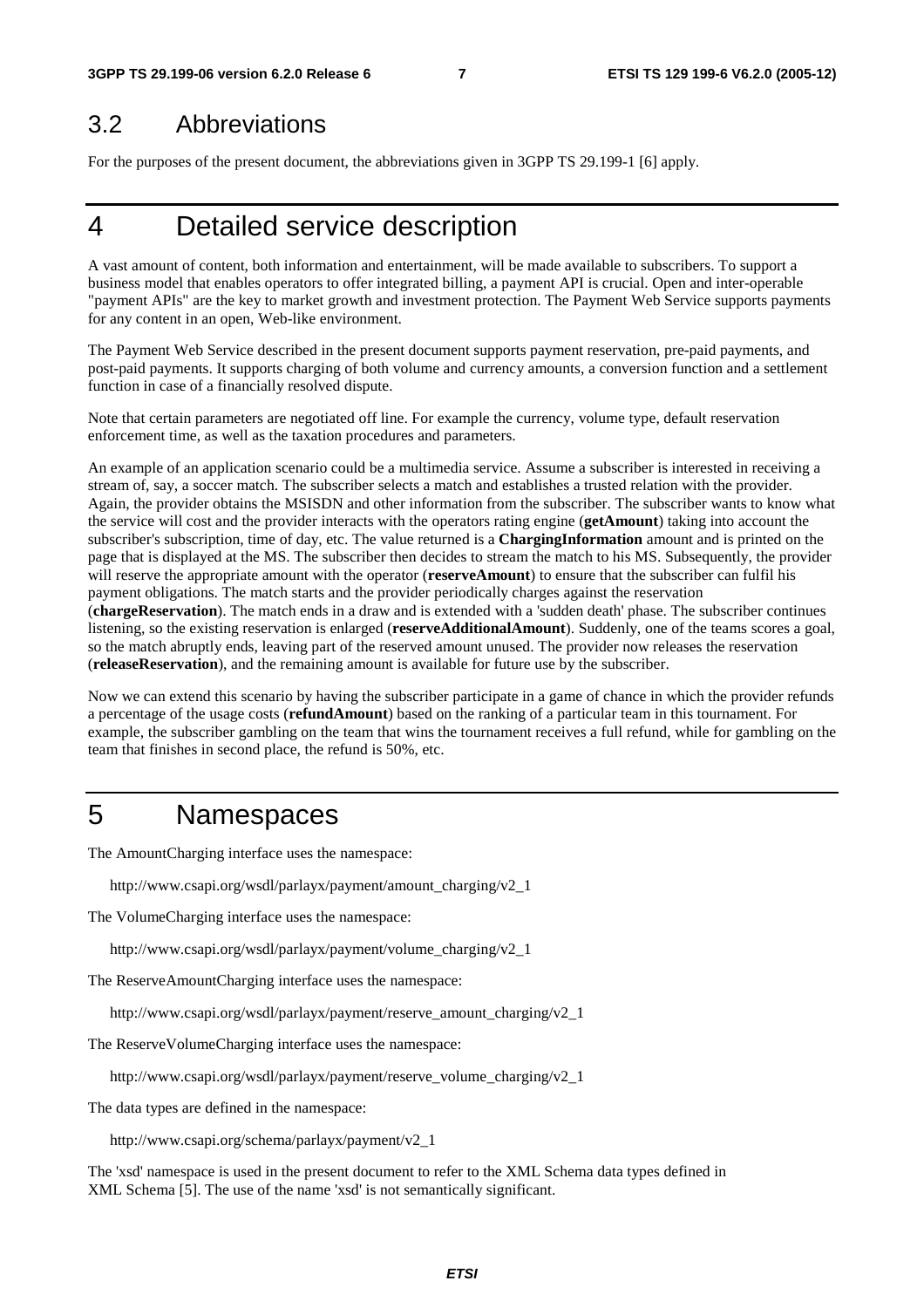## 6 Sequence diagrams

## 6.1 Charge for content

Assume a subscriber is interested in downloading a ring tone to his device. The subscriber selects a ring tone and establishes a trusted relation with the ring tone provider. Essentially, the ring tone provider obtains the address (MSISDN) and other information from the subscriber. The ring tone may be downloaded to the device using SMS. As soon as the download succeeds, the provider of the ring tone will charge the subscriber (**chargeAmount)**.





## 7 XML Schema data type definition

### 7.1 Property structure

Property with a name and value.

| <b>Name</b> | Type                    | <b>Optional</b> | <b>Description</b> |
|-------------|-------------------------|-----------------|--------------------|
|             | Name   xsd:string   No  |                 | Name of property   |
|             | Value   xsd:string   No |                 | Value of property  |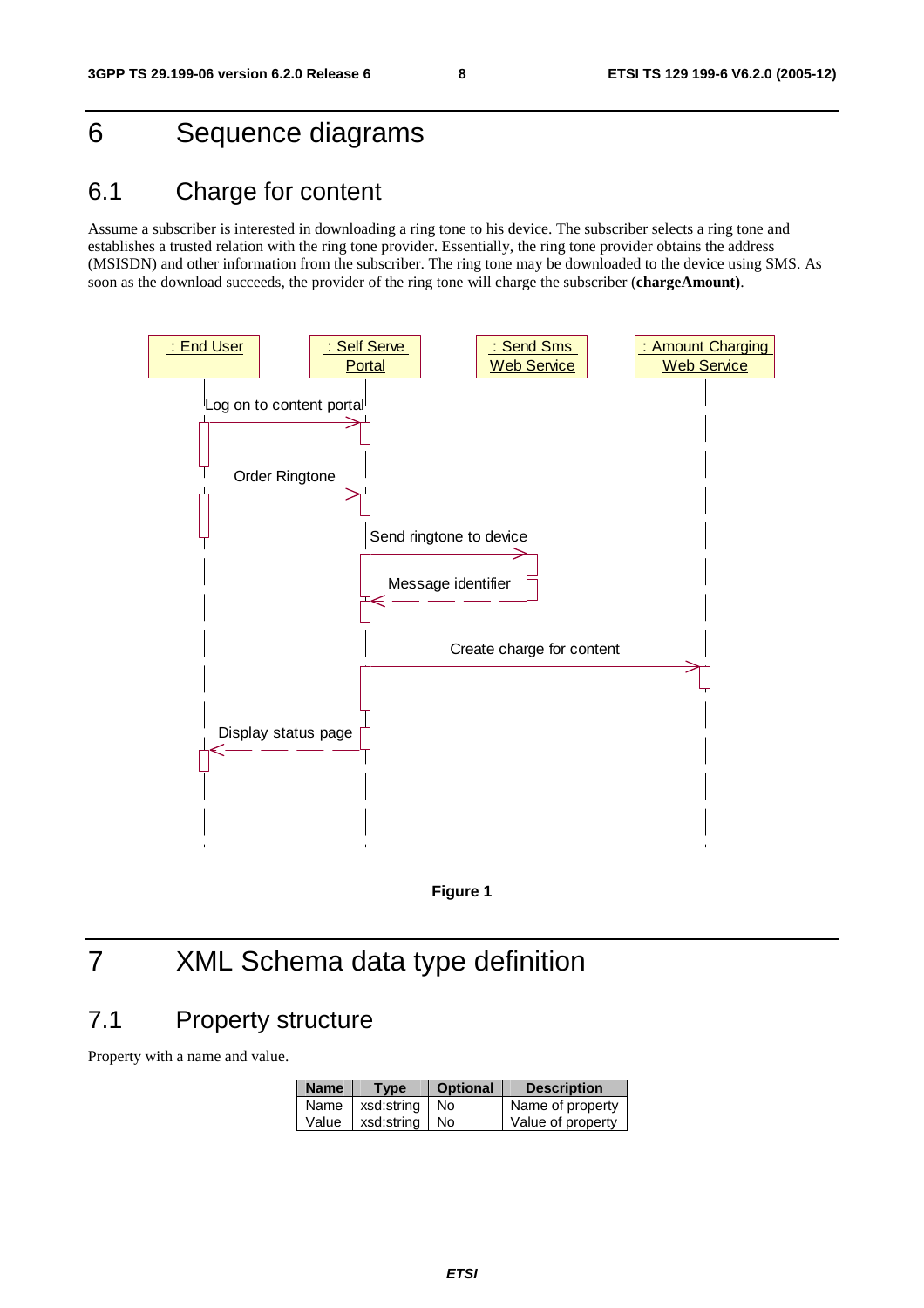## 8 Web Service interface definition

## 8.1 Interface: AmountCharging

Charge operations by amount.

### 8.1.1 Operation: ChargeAmount

This message results in directly charging to the account indicated by the end user identifier. The charge is specified as a **ChargingInformation**, consisting of information on the amount to be charged and a description to appear on the bill. The reference code is used to uniquely identify the request; it is the application's responsibility to provide a unique reference code within the scope of the application.

### 8.1.1 Operation: ChargeAmount

This message results in directly charging to the account indicated by the end user identifier. The charge is specified as ChargingInformation, consisting of information on the amonunt to be charged and a description to appear on the bill. The reference code is used to uniquely identify the request; it is the application's responsibility to provide a unique reference code within the scope of the application.

#### 8.1.1.1 Input message: ChargeAmountRequest

| Part name         | Part type                              | <b>Optional</b> | <b>Description</b>                                                                                                                                                                                                                                                                                                                                                                                                                    |
|-------------------|----------------------------------------|-----------------|---------------------------------------------------------------------------------------------------------------------------------------------------------------------------------------------------------------------------------------------------------------------------------------------------------------------------------------------------------------------------------------------------------------------------------------|
| endUserIdentifier | xsd:anyURI                             | No.             | The end user's account to be charged                                                                                                                                                                                                                                                                                                                                                                                                  |
| charge            | parlayx_common_xsd:ChargingInformation | <b>No</b>       | Information on the charge to be made. In<br>the ChargingInformation the description-<br>field is information to appear on the bill.<br>The amount to be charged appears either<br>directly in the amount-field or as code in<br>the code-field. If both these two fields are<br>missing or empty a service exception<br>(SVC0007) will be thrown. The currency-<br>field, if used, holds the currency to be used<br>for the charging. |
| referenceCode     | xsd:string                             | No.             | Textual information to uniquely identify the<br>request, e.g. in case of disputes                                                                                                                                                                                                                                                                                                                                                     |

#### 8.1.1.2 Output message: ChargeAmountResponse

|        |  | <b>Part name   Part type   Optional   Description</b> |
|--------|--|-------------------------------------------------------|
| I None |  |                                                       |

#### 8.1.1.3 Referenced faults

ServiceException from 3GPP TS 29.199-1 [6]:

- SVC0001 Service error.
- SVC0002 Invalid input value.
- SVC0007 Invalid charging information
- SVC0270 Charge failed.

PolicyException from 3GPP TS 29.199-1 [6]:

POL0001 - Policy error.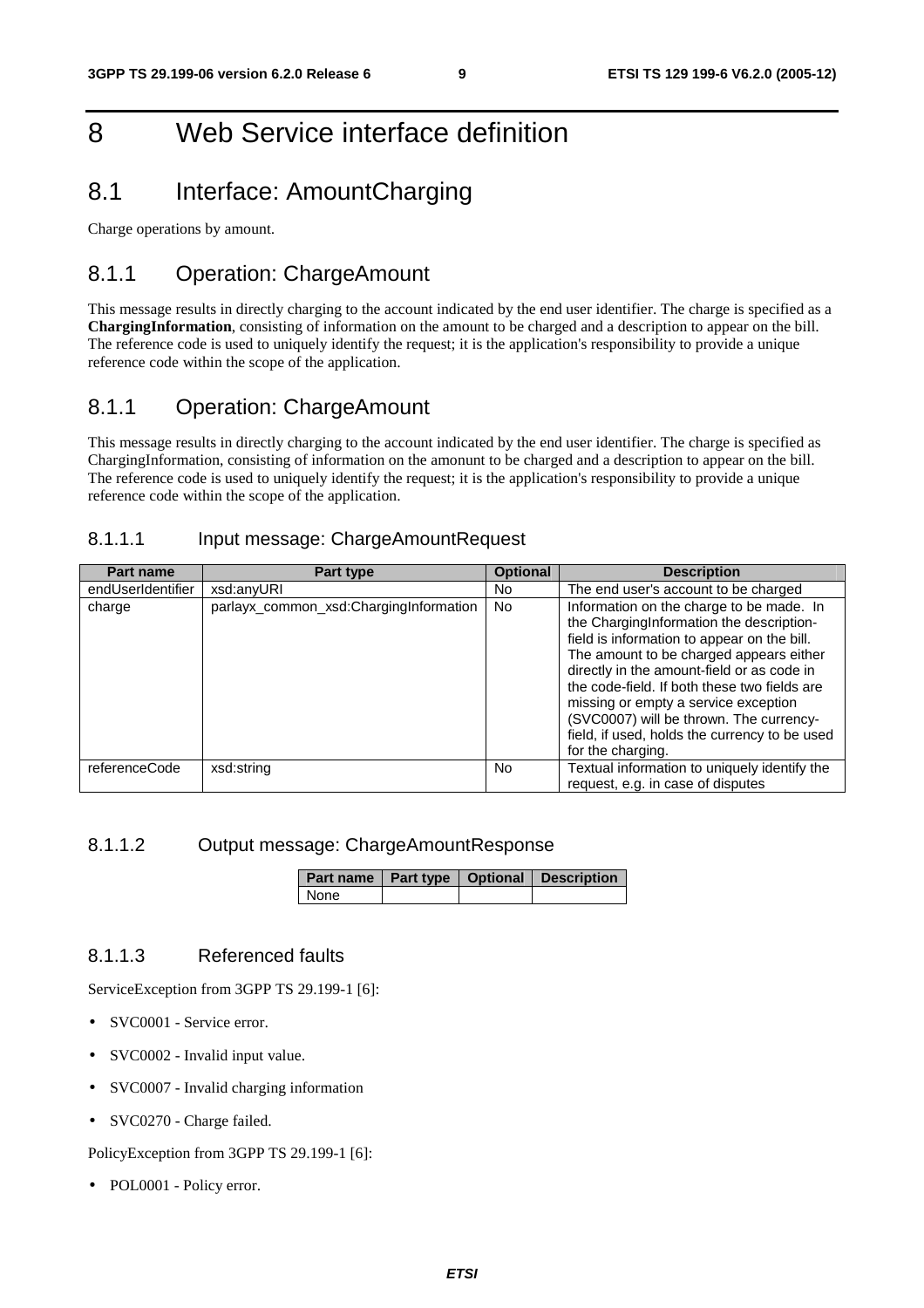### 8.1.2 Operation: RefundAmount

This message results in directly applying a refund to the account indicated by the end user identifier. The refund is specified as a currency amount. The billing text field is used for textual information to appear on the bill. The reference code is used to uniquely identify the request; it is the application's responsibility to provide a unique reference code within the scope of the application.

#### 8.1.2.1 Input message: RefundAmountRequest

| Part name         | Part type                              | <b>Optional</b> | <b>Description</b>                                                                                                                                                                                                                                                                                                                                                                                                                         |
|-------------------|----------------------------------------|-----------------|--------------------------------------------------------------------------------------------------------------------------------------------------------------------------------------------------------------------------------------------------------------------------------------------------------------------------------------------------------------------------------------------------------------------------------------------|
| endUserIdentifier | xsd:anvURI                             | No.             | The end user's account to be refunded                                                                                                                                                                                                                                                                                                                                                                                                      |
| charge            | parlayx_common_xsd:ChargingInformation | No.             | Information on the charge to be refunded.<br>In the ChargingInformation the description-<br>field is information to appear on the bill.<br>The charge to be refunded appears either<br>directly in the amount-field or as code in<br>the code-field. If both these two fields are<br>missing or empty a service exception<br>(SVC0007) will be thrown. The currency-<br>field, if used, holds the currency to be used<br>for the charging. |
| referenceCode     | xsd:string                             | No.             | Textual information to uniquely identify the<br>request, e.g. in case of disputes                                                                                                                                                                                                                                                                                                                                                          |

#### 8.1.2.2 Output message: RefundAmountResponse

|      |  | Part name   Part type   Optional   Description |
|------|--|------------------------------------------------|
| None |  |                                                |

#### 8.1.2.3 Referenced faults

ServiceException from 3GPP TS 29.199-1 [6]:

- SVC0001 Service error.
- SVC0002 Invalid input value.
- SVC0270 Charge failed.
- SVC0007 Invalid charging information

PolicyException from 3GPP TS 29.199-1 [6]:

• POL0001 - Policy error.

## 8.2 Interface: VolumeCharging

Charging operations by volume.

#### 8.2.1 Operation: ChargeVolume

This message results in directly charging to the account indicated by the end user identifier. The charge is specified as a volume. The billing text field is used for textual information to appear on the bill. The reference code is used to uniquely identify the request; it is the application's responsibility to provide a unique reference code within the scope of the application.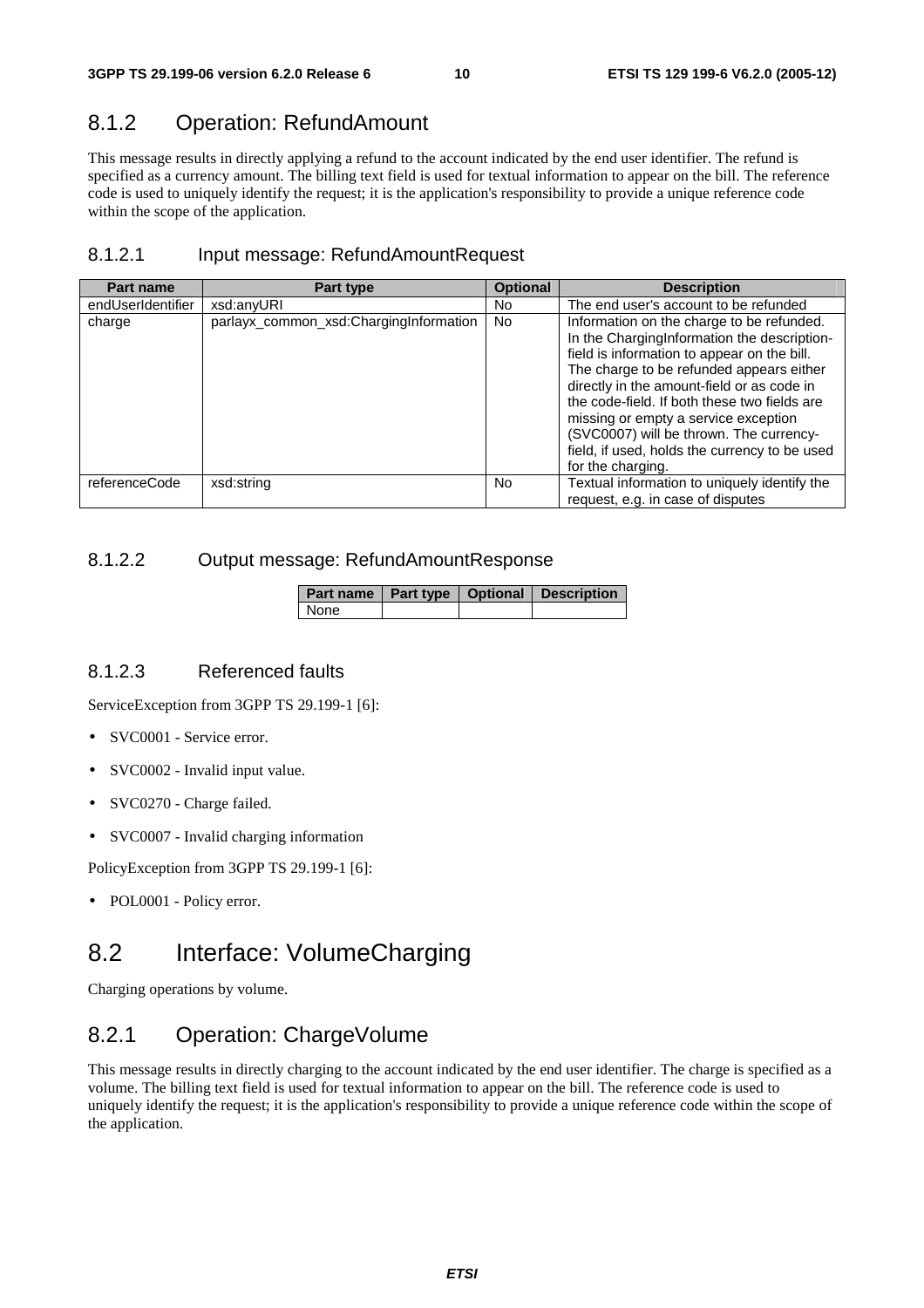| Part name         | Part type    | <b>Optional</b> | <b>Description</b>                                                                |
|-------------------|--------------|-----------------|-----------------------------------------------------------------------------------|
| endUserIdentifier | xsd:anyURI   | No              | The end user's account to be charged                                              |
| volume            | xsd:long     | No              | The volume to be charged                                                          |
| billingText       | xsd:string   | No              | Textual information to appear on the bill                                         |
| referenceCode     | xsd:string   | <b>No</b>       | Textual information to uniquely identify the request, e.g. in case<br>of disputes |
| parameters        | Property     | Yes             | Parameters to use to perform rating ('unit', 'contract', 'service',               |
|                   | [0unbounded] |                 | 'operation')                                                                      |

#### 8.2.1.1 Input message: ChargeVolumeRequest

#### 8.2.1.2 Output message: ChargeVolumeResponse

|      |  | Part name   Part type   Optional   Description |
|------|--|------------------------------------------------|
| None |  |                                                |

#### 8.2.1.3 Referenced faults

ServiceException from 3GPP TS 29.199-1 [6]:

- SVC0001 Service error.
- SVC0002 Invalid input value.
- SVC0270 Charge failed.

PolicyException from 3GPP TS 29.199-1 [6]:

• POL0001 - Policy error.

#### 8.2.2 Operation: GetAmount

This message results in converting the given volume to a currency amount. The end user identifier is given to indicate the subscriber for whom this conversion calculation must be made. The message returns a currency amount if successful.

The following properties may be provided:

- unit, specifying the unit used for measuring volume (e.g. bytes);
- contract, number of a contract that may govern the use;
- service, name of the service to be used (e.g. SendMultimediaMessage);
- operation, name of the operation to be used (e.g. SendMessage).

#### 8.2.2.1 Input message: GetAmountRequest

| Part name         | Part type    | <b>Optional</b> | <b>Description</b>                                                  |
|-------------------|--------------|-----------------|---------------------------------------------------------------------|
| endUserIdentifier | xsd:anvURI   | No              | The end user's account to be charged                                |
| volume            | xsd:long     | No              | The volume to be converted                                          |
| parameters        | Property     | Yes             | Parameters to use to perform rating ('unit', 'contract', 'service', |
|                   | [0unbounded] |                 | 'operation')                                                        |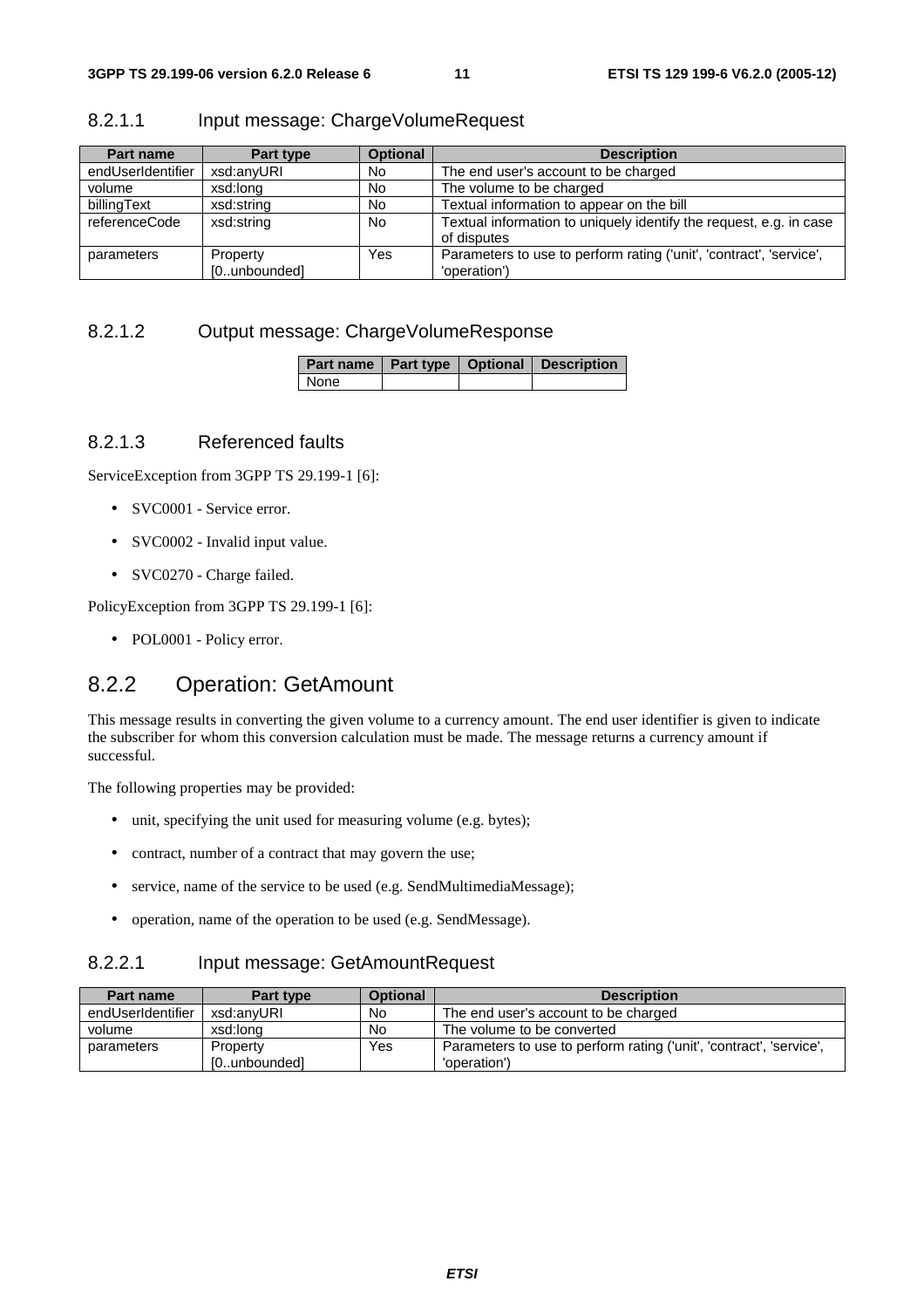#### 8.2.2.2 Output message: GetAmountResponse

| Part<br>name | Part type                              | <b>Optional</b> | <b>Description</b>                                                                                                                          |
|--------------|----------------------------------------|-----------------|---------------------------------------------------------------------------------------------------------------------------------------------|
| result       | parlayx_common_xsd:ChargingInformation | No.             | The conversion process results in the return of<br>Charging Information where the description amount<br>and currency fields must be filled. |

#### 8.2.2.3 Referenced faults

ServiceException from 3GPP TS 29.199-1 [6]:

- SVC0001 Service error.
- SVC0002 Invalid input value.

PolicyException from 3GPP TS 29.199-1 [6]:

• POL0001 - Policy error.

### 8.2.3 Operation: RefundVolume

This message results in directly applying a refund to the account indicated by the end user identifier. The refund is specified as a volume. The billing text field is used for textual information to appear on the bill. The reference code is used to uniquely identify the request; it is the application's responsibility to provide a unique reference code within the scope of the application.

#### 8.2.3.1 Input message: RefundVolumeRequest

| <b>Part name</b>  | Part type                | <b>Optional</b> | <b>Description</b>                                                                  |
|-------------------|--------------------------|-----------------|-------------------------------------------------------------------------------------|
| endUserIdentifier | xsd:anyURI               | No.             | The end user's account to be refunded                                               |
| volume            | xsd:long                 | <b>No</b>       | The volume to be refunded                                                           |
| billingText       | xsd:string               | <b>No</b>       | Textual information to appear on the bill                                           |
| referenceCode     | xsd:string               | <b>No</b>       | Textual information to uniquely identify the request, e.g. in case<br>of disputes   |
| parameters        | Property<br>[0unbounded] | Yes             | Parameters to use to perform rating ('unit', 'contract', 'service',<br>'operation') |

#### 8.2.3.2 Output message: RefundVolumeResponse

|      |  | Part name   Part type   Optional   Description |
|------|--|------------------------------------------------|
| None |  |                                                |

#### 8.2.3.3 Referenced faults

ServiceException from 3GPP TS 29.199-1 [6]:

- SVC0001 Service error.
- SVC0002 Invalid input value.
- SVC0270 Charge failed.

PolicyException from 3GPP TS 29.199-1 [6]:

• POL0001 - Policy error.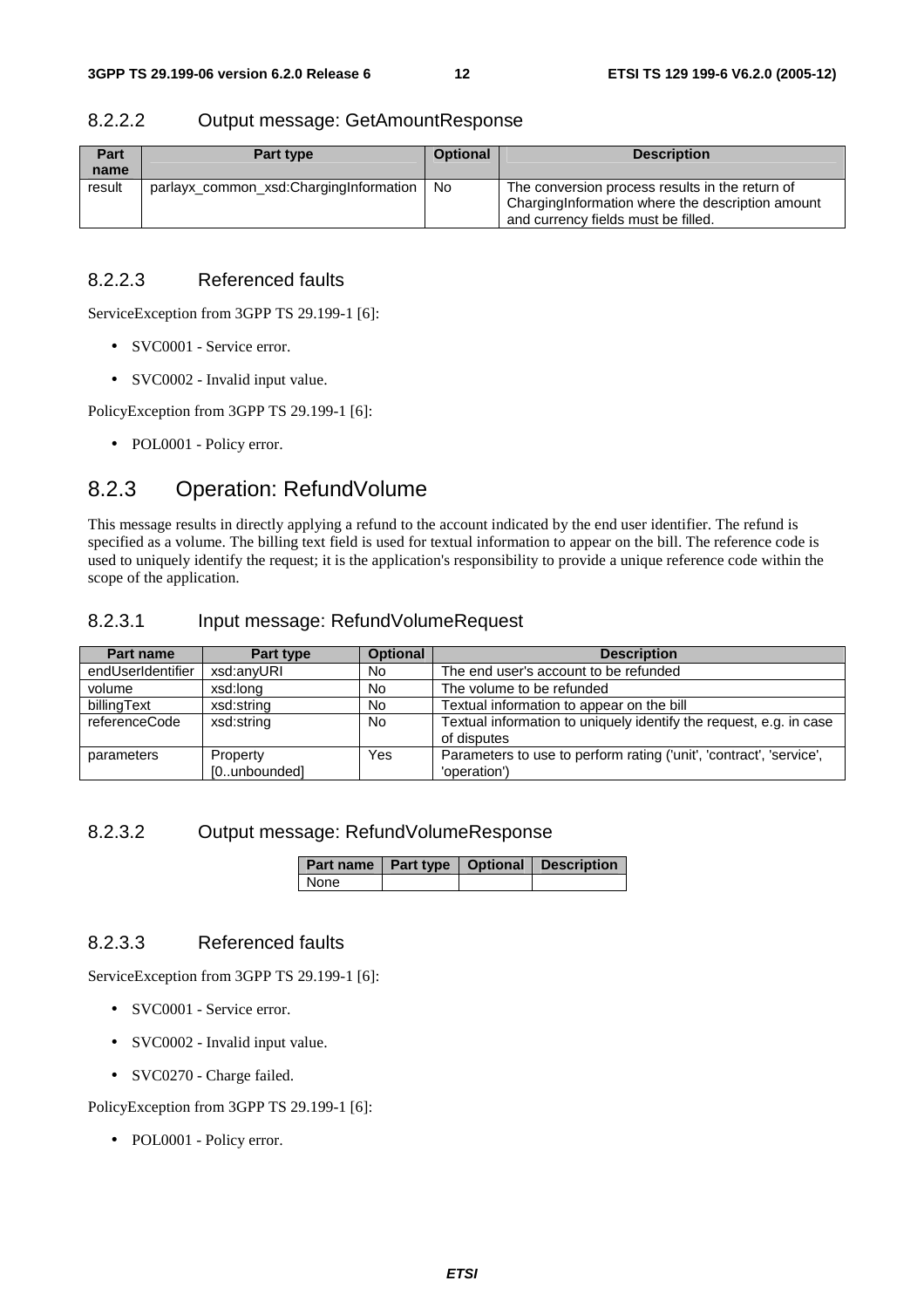## 8.3 Interface: ReserveAmountCharging

Operations to manage reservation charging by amount.

### 8.3.1 Operation: ReserveAmount

This message results in directly reserving an amount for an account indicated by the end user identifier. The reservation is specified as ChargingInformation. Note that reservations do not last forever; it is assumed the default reservation enforcement time is negotiated off-line. If the reservation times out, the remaining funds will be returned to the account from which this reservation was made. However, the remaining funds shall preferably be returned explicitly to the account using the **releaseReservation** message. The description text field of the ChargingInformation is used for textual information to appear on the bill. Subsequent textual information provided during this charging session will be appended to this textual information; one charging session to a reservation will result in only one entry on the bill. In case of success, a reservation id is returned for future reference; e.g. subsequent charging against the existing reservation using the **chargeReservation** message.

#### 8.3.1.1 Input message: ReserveAmountRequest

| Part name         | Part type                                | <b>Optional</b> | <b>Description</b>                                                                                                                                                                                                                                                                                                                                                                                                                         |
|-------------------|------------------------------------------|-----------------|--------------------------------------------------------------------------------------------------------------------------------------------------------------------------------------------------------------------------------------------------------------------------------------------------------------------------------------------------------------------------------------------------------------------------------------------|
| endUserIdentifier | xsd:anyURI                               | No.             | The end user's account subject to the<br>reservation                                                                                                                                                                                                                                                                                                                                                                                       |
| charge            | parlayx common xsd: Charging Information | No.             | Information on the charge to be reserved.<br>In the ChargingInformation the description-<br>field is information to appear on the bill.<br>The charge to be reserved appears either<br>directly in the amount-field or as code in<br>the code-field. If both these two fields are<br>missing or empty a service exception<br>(SVC0007) will be thrown. The currency-<br>field, if used, holds the currency to be used<br>for the charging. |

#### 8.3.1.2 Output message: ReserveAmountResponse

| Part name   Part type   Optional |                 | <b>Description</b>                                    |
|----------------------------------|-----------------|-------------------------------------------------------|
| <b>result</b>                    | xsd:string   No | It is an identifier for the newly created reservation |

#### 8.3.1.3 Referenced faults

ServiceException from 3GPP TS 29.199-1 [6]:

- SVC0001 Service error.
- SVC0002 Invalid input value.
- SVC0007 Invalid charging information

PolicyException from 3GPP TS 29.199-1 [6]:

• POL0001 - Policy error.

### 8.3.2 Operation: ReserveAdditionalAmount

This message results in the addition/reduction of a currency amount to/from an existing reservation indicated by the reservation id. The reservation is specified as a currency amount. Note that reservations do not last forever; it is assumed the default reservation enforcement time is negotiated off-line. Invoking this message will extend the reservation enforcement time for another off-line-negotiated period. The description text field of ChargingInformation is used for appending textual information to appear on the bill. The textual information is appended to the initial textual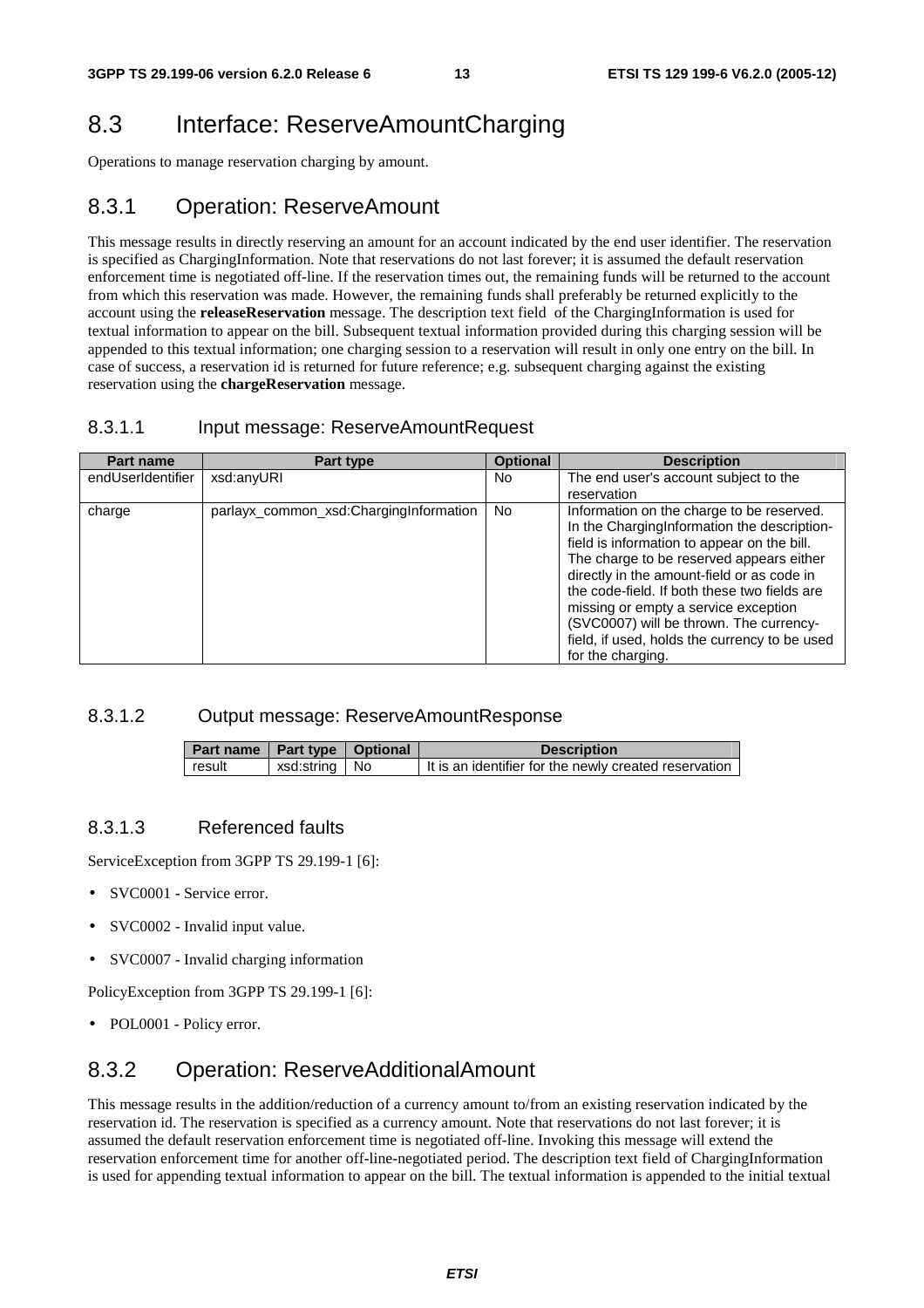information given by the **reserveAmount** message; one charging session to a reservation will result in only one entry on the bill. Reserved credit can be returned to the account through the **releaseReservation** message.

#### 8.3.2.1 Input message: ReserveAdditionalAmountRequest

| <b>Part name</b>      | Part type                              | <b>Optional</b> | <b>Description</b>                                                                                                                                                                                                                                                                                                                                                                                                                                                                                                                                                  |
|-----------------------|----------------------------------------|-----------------|---------------------------------------------------------------------------------------------------------------------------------------------------------------------------------------------------------------------------------------------------------------------------------------------------------------------------------------------------------------------------------------------------------------------------------------------------------------------------------------------------------------------------------------------------------------------|
| reservationIdentifier | xsd:string                             | No.             | An identifier for the reservation to be<br>amended                                                                                                                                                                                                                                                                                                                                                                                                                                                                                                                  |
| charge                | parlayx_common_xsd:ChargingInformation | No.             | Information on the charge to be added<br>to (or subtracted from) the reservation.<br>In the ChargingInformation the<br>description-field is information to appear<br>on the bill. The charge to be reserved<br>appears either directly in the amount-<br>field or as code in the code-field. If both<br>these two fields are missing or empty a<br>service exception (SVC0007) will be<br>thrown. The currency-field is not<br>applicable: the currency is defined only<br>when the reservation is established (i.e.<br>the ReserveAmount operation is<br>invoked). |

#### 8.3.2.2 Output message : ReserveAdditionalAmountResponse

|        |  | Part name   Part type   Optional   Description |
|--------|--|------------------------------------------------|
| l None |  |                                                |

#### 8.3.2.3 Referenced faults

ServiceException from 3GPP TS 29.199-1 [6]:

- SVC0001 Service error.
- SVC0002 Invalid input value.
- SVC0007 Invalid charging information

PolicyException from 3GPP TS 29.199-1 [6]:

• POL0001 - Policy error.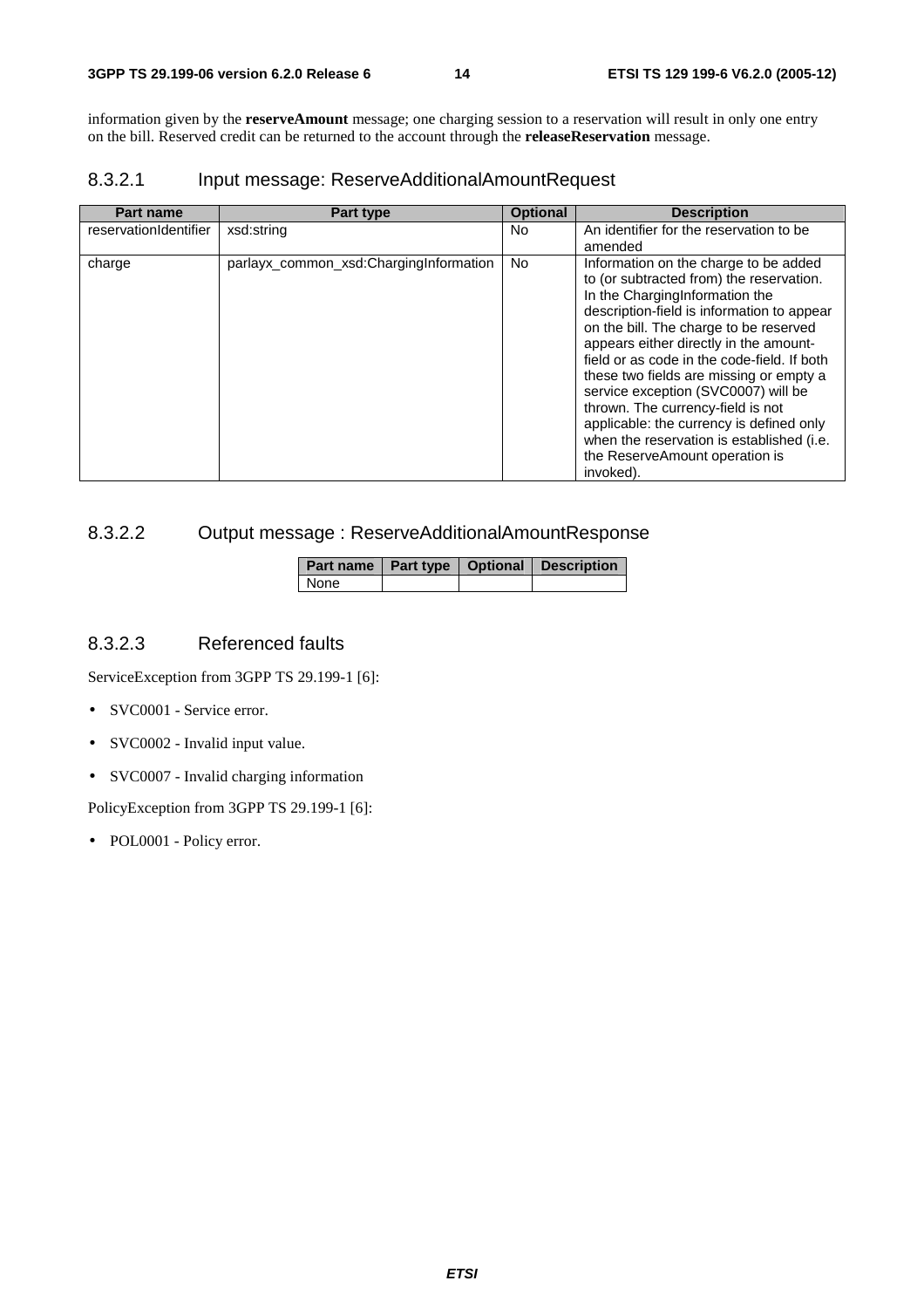### 8.3.3 Operation: ChargeReservation

This message results in charging to a reservation indicated by the reservation id. Reservations, identified by reservation id, are established through invoking the **reserveAmount** message. The charge is specified as ChargingInformation. The description field of the ChargingInformation is used for appending textual information to appear on the bill. The textual information is appended to the initial textual information given by the **reserveAmount** message; one charging session to a reservation will result in only one entry on the bill. The reference code is used to uniquely identify the request; it is the application's responsibility to provide a unique reference code within the scope of the application.

#### 8.3.3.1 Input message: ChargeReservationRequest

| <b>Part name</b>      | Part type                              | <b>Optional</b> | <b>Description</b>                                                                                                                                                                                                                                                                                                                                                                                                                                                                                                                       |
|-----------------------|----------------------------------------|-----------------|------------------------------------------------------------------------------------------------------------------------------------------------------------------------------------------------------------------------------------------------------------------------------------------------------------------------------------------------------------------------------------------------------------------------------------------------------------------------------------------------------------------------------------------|
| reservationIdentifier | xsd:string                             | No.             | An identifier for the reservation to be<br>charged                                                                                                                                                                                                                                                                                                                                                                                                                                                                                       |
| charge                | parlayx_common_xsd:ChargingInformation | No.             | Information on the reservation to be<br>charged. In the Charging Information the<br>description-field is information to appear<br>on the bill. The reserved amount to be<br>charged appears either directly in the<br>amount-field or as code in the code-<br>field. If both these two fields are missing<br>or empty a service exception (SVC0007)<br>will be thrown. The currency-field is not<br>applicable: the currency is defined only<br>when the reservation is established (i.e.<br>the ReserveAmount operation is<br>invoked). |
| referenceCode         | xsd:string                             | No              | Textual information to uniquely identify<br>the request, e.g. in case of disputes                                                                                                                                                                                                                                                                                                                                                                                                                                                        |

#### 8.3.3.2 Output message: ChargeReservationResponse

|             |  | Part name   Part type   Optional   Description |
|-------------|--|------------------------------------------------|
| <b>None</b> |  |                                                |

#### 8.3.3.3 Referenced faults

ServiceException from 3GPP TS 29.199-1 [6]:

- SVC0001 Service error.
- SVC0002 Invalid input value.
- SVC0007 Invalid charging information
- SVC0270 Charge failed.

PolicyException from 3GPP TS 29.199-1 [6]:

• POL0001 - Policy error.

#### 8.3.4 Operation: ReleaseReservation

Returns funds left in a reservation indicated by reservation id to the account from which this reservation was made. Reservations, identified by reservation id, are established by invoking the reserveAmount message.

#### 8.3.4.1 Input message: ReleaseReservationRequest

| Part name                               | Part type   Optional | <b>Description</b>                               |
|-----------------------------------------|----------------------|--------------------------------------------------|
| reservationIdentifier   xsd:string   No |                      | An identifier for the reservation to be released |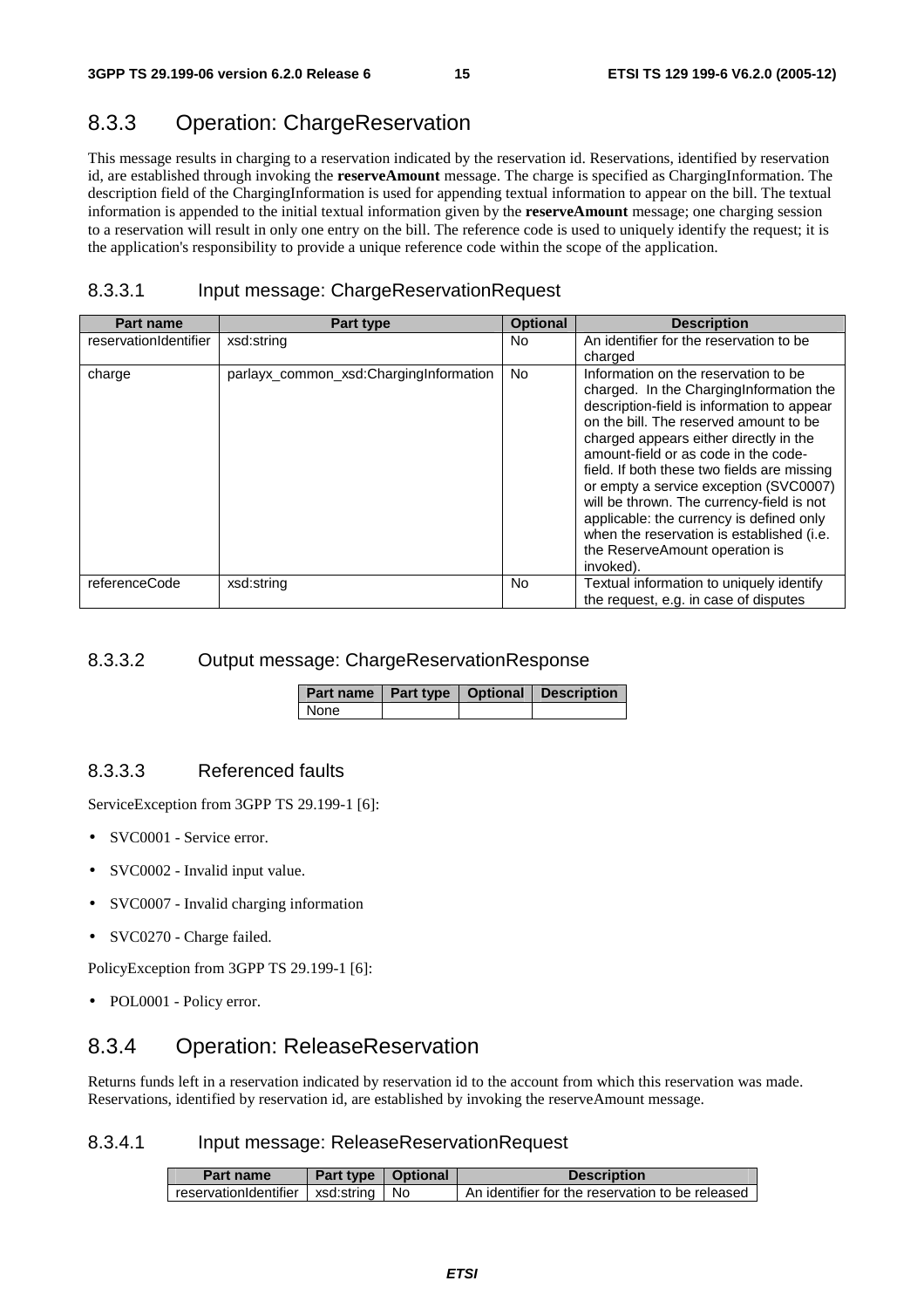#### 8.3.4.2 Output message: ReleaseReservationResponse

|        |  | Part name   Part type   Optional   Description |
|--------|--|------------------------------------------------|
| l None |  |                                                |

#### 8.3.4.3 Referenced faults

ServiceException from 3GPP TS 29.199-1 [6]:

- SVC0001 Service error.
- SVC0002 Invalid input value.

PolicyException from 3GPP TS 29.199-1 [6]:

• POL0001 - Policy error.

### 8.4 Interface: ReserveVolumeCharging

Operations to manage reservation charging by amount.

#### 8.4.1 Operation: GetAmount

Returns the amount resulting from converting the given volume. The end user identifier is given to indicate the subscriber for whom this calculation must be made. The message returns a currency amount if successful.

The following properties may be provided:

- unit, specifying the unit used for measuring volume (e.g. bytes);
- contract, number of a contract that may govern the use;
- service, name of the service to be used (e.g. SendMultimediaMessage);
- operation, name of the operation to be used (e.g. SendMessage).

#### 8.4.1.1 Input message: GetAmountRequest

| Part name         | Part type    | <b>Optional</b> | <b>Description</b>                                                  |
|-------------------|--------------|-----------------|---------------------------------------------------------------------|
| endUserIdentifier | xsd:anvURI   | No.             | The end user's account to be charged                                |
| volume            | xsd:long     | No.             | The volume to be converted                                          |
| parameters        | Property     | Yes             | Parameters to use to perform rating ('unit', 'contract', 'service', |
|                   | [0unbounded] |                 | 'operation')                                                        |

#### 8.4.1.2 Output message : GetAmountResponse

| Part<br>name | Part type                              | <b>Optional</b> | <b>Description</b>                                                                                                                                                                                                |
|--------------|----------------------------------------|-----------------|-------------------------------------------------------------------------------------------------------------------------------------------------------------------------------------------------------------------|
| result       | parlayx_common_xsd:ChargingInformation | No.             | It is the currency amount resulting from the<br>conversion process<br>The conversion process results in the return of<br>Charging Information where the description amount<br>and currency fields must be filled. |

#### 8.4.1.3 Referenced faults

ServiceException from 3GPP TS 29.199-1 [6]:

• SVC0001 - Service error.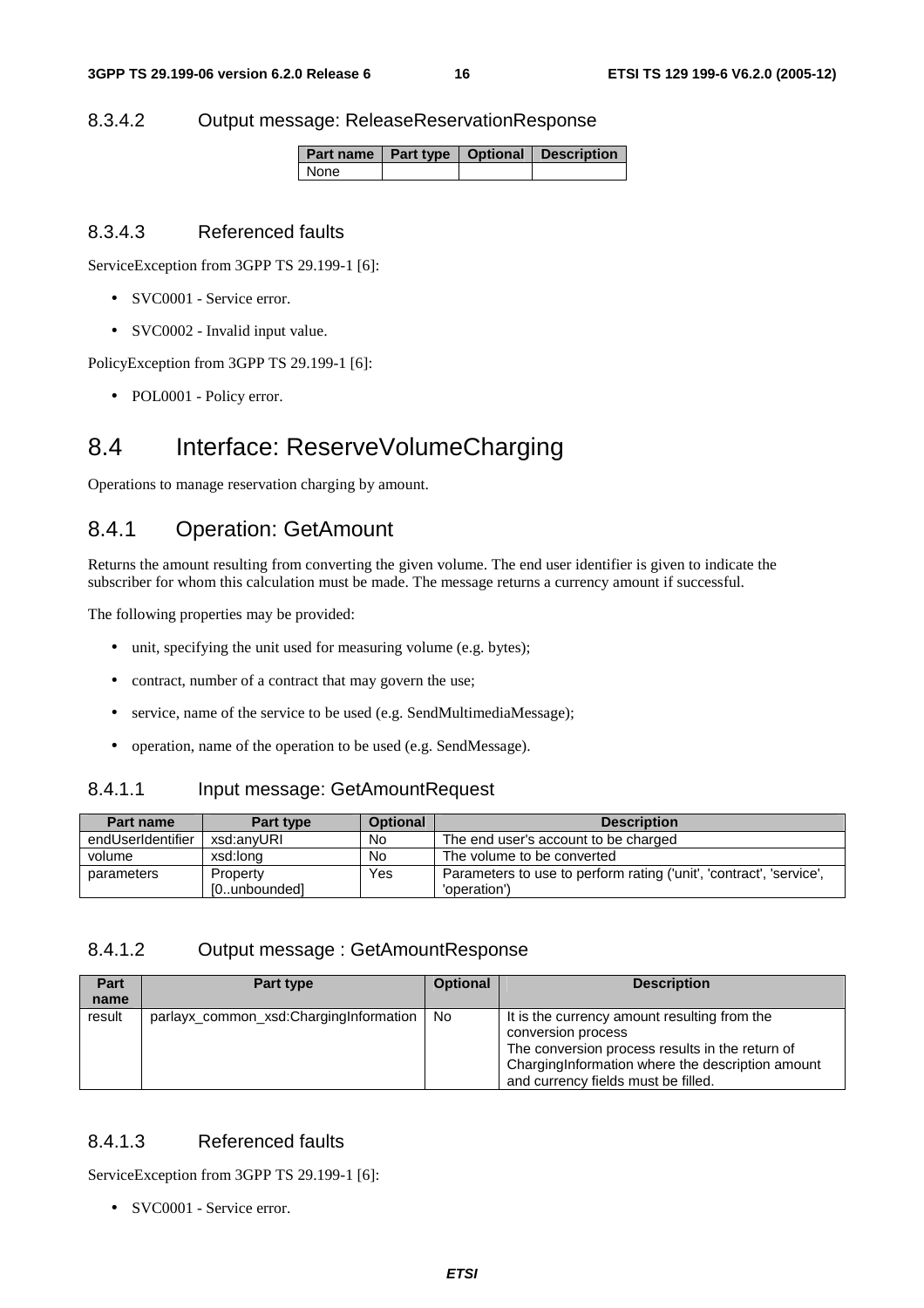• SVC0002 - Invalid input value.

PolicyException from 3GPP TS 29.199-1 [6]:

• POL0001 - Policy error.

### 8.4.2 Operation: ReserveVolume

Reserves an amount of an account indicated by the end user identifier. The reservation is specified as a volume. Note that reservations do not last forever; it is assumed the default reservation enforcement time is negotiated off-line. If the reservation times out, the remaining volume will be returned to the account from which this reservation was made. However, the remaining volume should preferably be returned explicitly to the account using the **releaseReservation** message. The billing text field is used for textual information to appear on the bill. Subsequent textual information provided during this charging session will be appended to this textual information; one charging session to a reservation will result in only one entry on the bill. In case of success, a reservation identifier is returned for future reference; e.g. subsequent charging against the existing reservation using the **chargeReservation** message.

#### 8.4.2.1 Input message: ReserveVolumeRequest

| Part name         | Part type                | <b>Optional</b> | <b>Description</b>                                                                                                                                                                                                                                                                                                                                                                          |
|-------------------|--------------------------|-----------------|---------------------------------------------------------------------------------------------------------------------------------------------------------------------------------------------------------------------------------------------------------------------------------------------------------------------------------------------------------------------------------------------|
| endUserIdentifier | xsd:anyURI               | No.             | The end user's account subject to the reservation                                                                                                                                                                                                                                                                                                                                           |
| volume            | xsd:long                 | No.             | The volume of the reservation                                                                                                                                                                                                                                                                                                                                                               |
| billingText       | xsd:string               | No.             | Textual information to appear on the bill                                                                                                                                                                                                                                                                                                                                                   |
| parameters        | Property<br>[0unbounded] | Yes             | Parameters to use to perform rating ('unit', 'contract', 'service',<br>'operation').<br>There is a maximum of one instance of each parameter type.<br>Example, for the request 'reserve 5 minutes of the gold video<br>service', the volume part value is 5 and the parameters part has the<br>following properties:<br>'unit'=minutes<br>٠<br>'contract'=gold<br>٠<br>'service'=video<br>٠ |

#### 8.4.2.2 Output message: ReserveVolumeResponse

| Part name   Part type   Optional |                 | <b>Description</b>                                    |
|----------------------------------|-----------------|-------------------------------------------------------|
| result                           | xsd:string   No | It is an identifier for the newly created reservation |

#### 8.4.2.3 Referenced faults

ServiceException from 3GPP TS 29.199-1 [6]:

- SVC0001 Service error.
- SVC0002 Invalid input value.

PolicyException from 3GPP TS 29.199-1 [6]:

• POL0001 - Policy error.

### 8.4.3 Operation: ReserveAdditionalVolume

Adds/reduces a volume to an existing reservation indicated by the reservation id. The reservation is specified as a volume. Note that reservations do not last forever; it is assumed the default reservation enforcement time is negotiated off-line. Invoking this message will extend the reservation enforcement time for another off-line-negotiated period. The billing text field is used for appending textual information to appear on the bill. The textual information is appended to the initial textual information given by the **reserveVolume** message; one charging session to a reservation will result in only one entry on the bill. A reserved credit can be returned to the account through the **releaseReservation** message.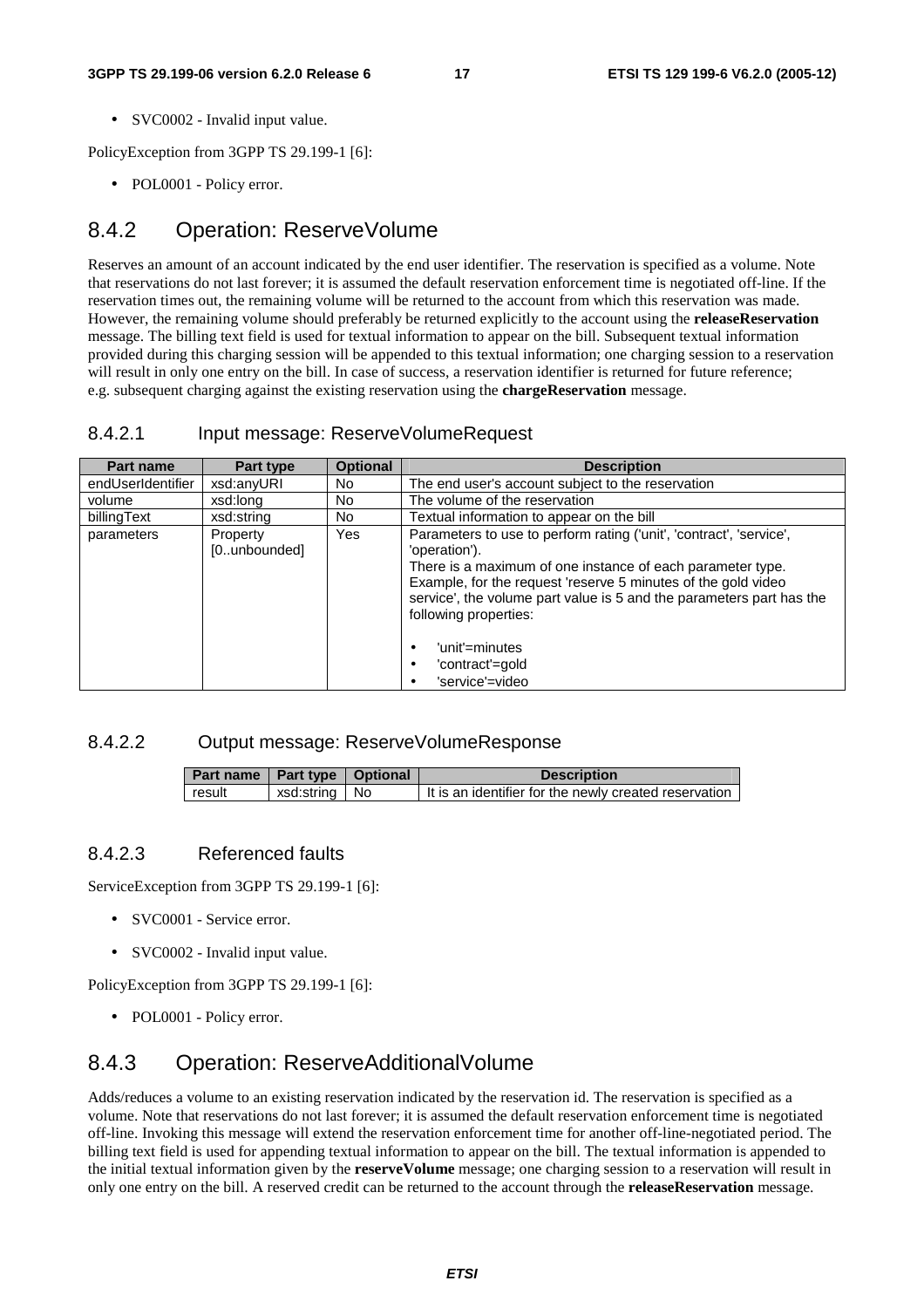| Part name             | Part type  | <b>Optional</b> | <b>Description</b>                                                                                                                                                                                               |
|-----------------------|------------|-----------------|------------------------------------------------------------------------------------------------------------------------------------------------------------------------------------------------------------------|
| reservationIdentifier | xsd:string | No              | An identifier for the reservation to be amended                                                                                                                                                                  |
| volume                | xsd:long   | No              | The volume to be added to (or subtracted from) the reservation.<br>[Note the associated rating parameters are the same as those defined in<br>the parameters part of the original ReserveVolumeRequest message.] |
| billingText           | xsd:string | No.             | Textual information to appear on the bill                                                                                                                                                                        |

#### 8.4.3.1 Input message: ReserveAdditionalVolumeRequest

#### 8.4.3.2 Output message: ReserveAdditionalVolumeResponse

|      |  | Part name   Part type   Optional   Description |
|------|--|------------------------------------------------|
| None |  |                                                |

#### 8.4.3.3 Referenced faults

ServiceException from 3GPP TS 29.199-1 [6]:

- SVC0001 Service error.
- SVC0002 Invalid input value.

PolicyException from 3GPP TS 29.199-1 [6]:

• POL0001 - Policy error.

#### 8.4.4 Operation: ChargeReservation

This message results in charging to a reservation indicated by the reservation id.. Reservations, identified by reservation id., are established through invoking the **reserveVolume** message. The charge is specified as a volume. Optionally, the billing text field can be used for appending textual information to appear on the bill. The textual information is appended to the initial textual information given by the **reserveVolume** message; one charging session to a reservation will result in only one entry on the bill. The reference code is used to uniquely identify the request; it is the application's responsibility to provide a unique reference code within the scope of the application.

#### 8.4.4.1 Input message: ChargeReservationRequest

| <b>Part name</b>      | Part type  | <b>Optional</b> | <b>Description</b>                                                                                                                            |
|-----------------------|------------|-----------------|-----------------------------------------------------------------------------------------------------------------------------------------------|
| reservationIdentifier | xsd:string | <b>No</b>       | An identifier for the reservation to be charged                                                                                               |
| volume                | xsd:long   | <b>No</b>       | The volume to be charged.                                                                                                                     |
|                       |            |                 | [Note the associated rating parameters are the same as those defined in<br>the parameters part of the original ReserveVolumeRequest message.] |
| billingText           | xsd:string | Yes             | Textual information to appear on the bill                                                                                                     |
| referenceCode         | xsd:string | <b>No</b>       | Textual information to uniquely identify the request, e.g. in case of<br>disputes                                                             |

#### 8.4.4.2 Output message: ChargeReservationResponse

|      |  | Part name   Part type   Optional   Description |
|------|--|------------------------------------------------|
| None |  |                                                |

#### 8.4.4.3 Referenced faults

ServiceException from 3GPP TS 29.199-1 [6]:

• SVC0001 - Service error.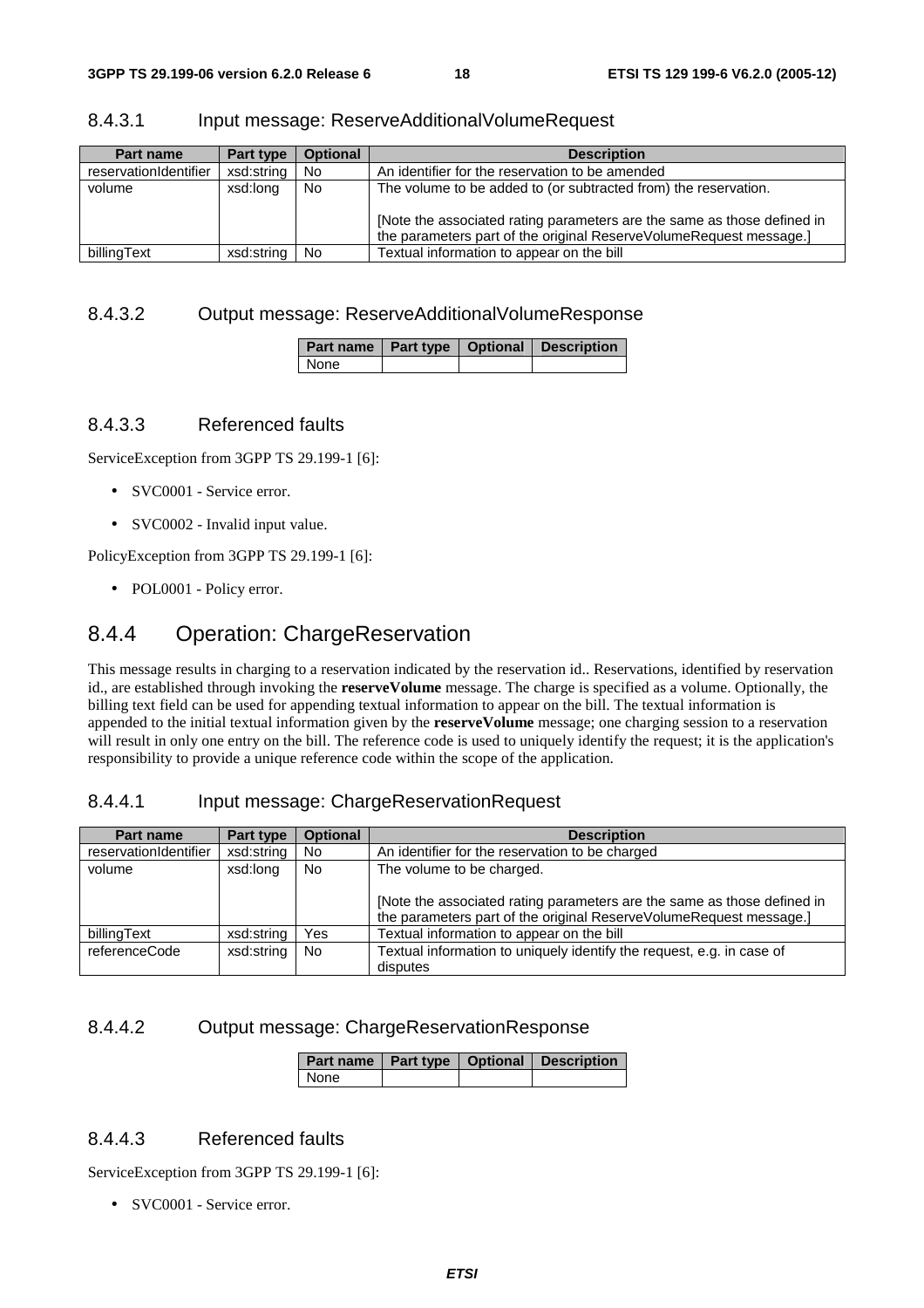- SVC0002 Invalid input value.
- SVC0270 Charge failed.

PolicyException from 3GPP TS 29.199-1 [6]:

• POL0001 - Policy error.

### 8.4.5 Operation: ReleaseReservation

Returns funds left in a reservation indicated by reservation id. to the account from which this reservation was made. Reservations, identified by reservation id., are established through invoking the **reserveVolume** message.

#### 8.4.5.1 Input message: ReleaseReservationRequest

| Part name                               | Part type   Optional | <b>Description</b>                                |
|-----------------------------------------|----------------------|---------------------------------------------------|
| reservationIdentifier   xsd:string   No |                      | LAn identifier for the reservation to be released |

#### 8.4.5.2 Output message: ReleaseReservationResponse

|      |  | Part name   Part type   Optional   Description |
|------|--|------------------------------------------------|
| None |  |                                                |

#### 8.4.5.3 Referenced faults

ServiceException from 3GPP TS 29.199-1 [6]:

- SVC0001 Service error.
- SVC0002 Invalid input value.

PolicyException from 3GPP TS 29.199-1 [6]:

• POL0001 - Policy error.

## 9 Fault definitions

## 9.1 ServiceException

### 9.1.1 SVC0270: Charge failed

| <b>Name</b> | <b>Description</b>                                     |
|-------------|--------------------------------------------------------|
| Message Id  | SVC0270                                                |
| Text        | Charging operation failed, the charge was not applied. |
| Variables   | None                                                   |

## 10 Service policies

| <b>Name</b> | <b>Type</b> | <b>Description</b>                                               |
|-------------|-------------|------------------------------------------------------------------|
|             |             | Currency   xsd: string   Currency used by service (per ISO 4217) |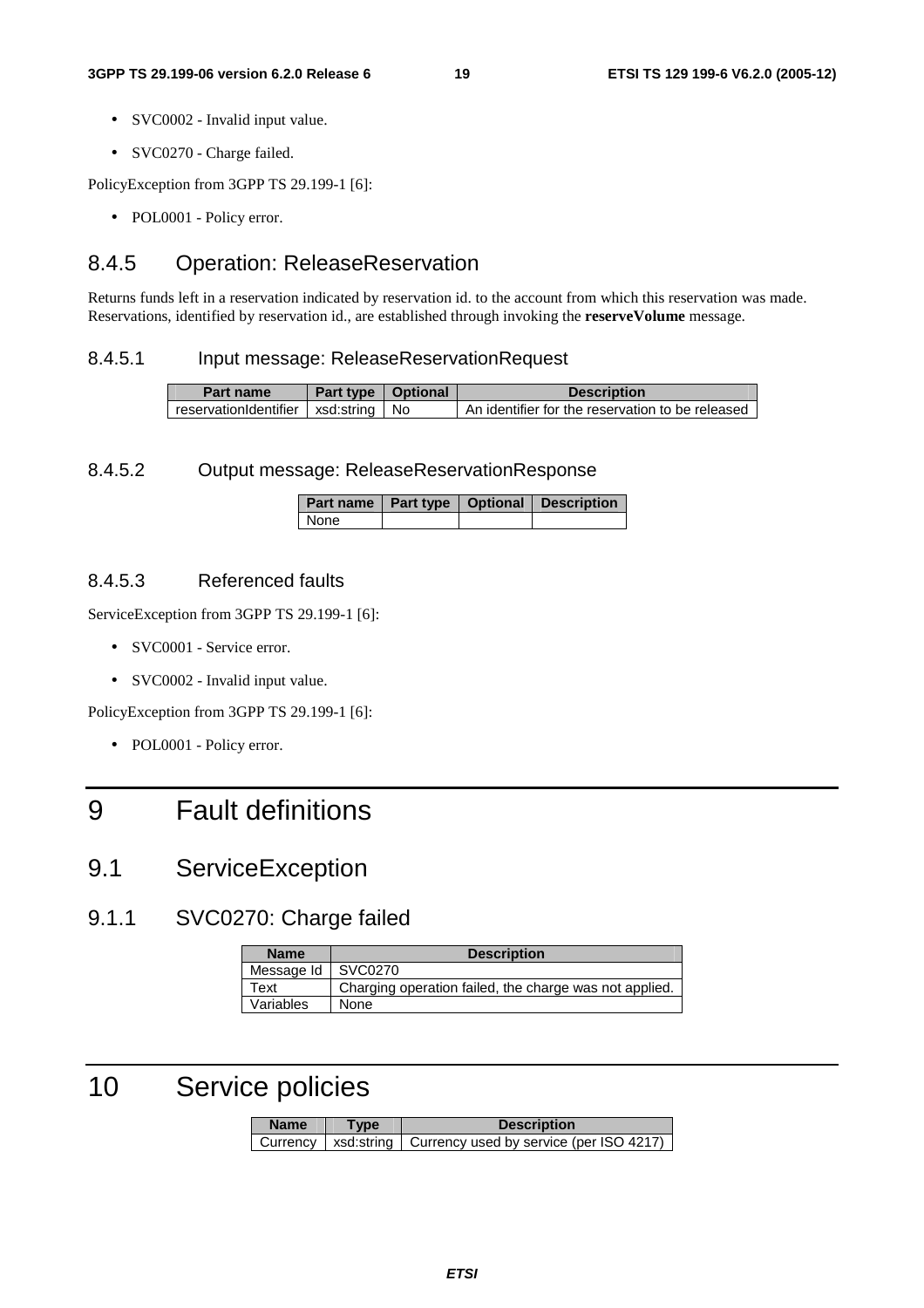## Annex A (normative): WSDL for Payment

The document/literal WSDL representation of this interface specification is compliant to 3GPP TS 29.199-1 [6] and is contained in text files (contained in archive 29199-06-620-doclit.zip) which accompanies the present document.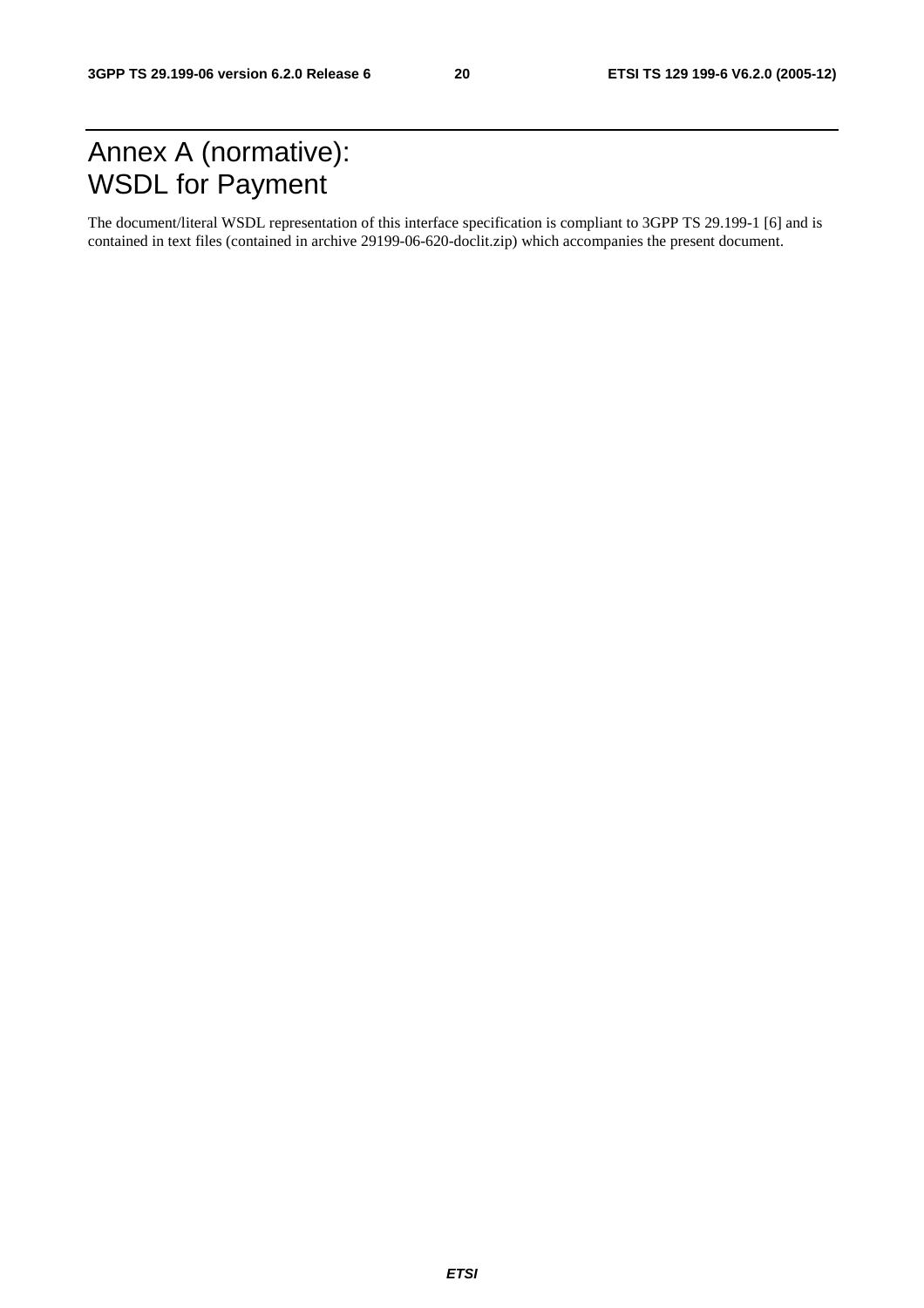## Annex B (informative): Change history

| <b>Change history</b> |                                                           |               |            |                                                                                                        |                                                                                                                                                                                                                                                                                                                         |            |
|-----------------------|-----------------------------------------------------------|---------------|------------|--------------------------------------------------------------------------------------------------------|-------------------------------------------------------------------------------------------------------------------------------------------------------------------------------------------------------------------------------------------------------------------------------------------------------------------------|------------|
| TSG#                  | <b>TSG Doc.</b>                                           | <b>CR</b>     | <b>Rev</b> | <b>Subject/Comment</b>                                                                                 | Old                                                                                                                                                                                                                                                                                                                     | <b>New</b> |
|                       | NP-030552                                                 |               | $- -$      | Submitted to CN#22 for Information                                                                     | 1.0.0                                                                                                                                                                                                                                                                                                                   |            |
|                       |                                                           |               |            | Added The W3C WSDL representation of the APIs specified in the<br>px0326rpcenc.zip<br>px0326rpclit.zip | 1.0.1                                                                                                                                                                                                                                                                                                                   |            |
|                       | NP-040274                                                 |               |            | Split into multi-part specification. 29.199-0n, for n=1,29.<br>Submitted to CN#24 for Information      | 1.0.3                                                                                                                                                                                                                                                                                                                   |            |
|                       | NP-040360                                                 | $\sim$ $\sim$ | --         |                                                                                                        | 2.0.0                                                                                                                                                                                                                                                                                                                   | 6.0.0      |
|                       | CP-050160                                                 |               |            | Add additional parameters for volume charging                                                          | 6.0.0                                                                                                                                                                                                                                                                                                                   | 6.1.0      |
| CT 28                 |                                                           |               |            |                                                                                                        | 6.0.0                                                                                                                                                                                                                                                                                                                   | 6.1.0      |
|                       | CP-050221                                                 |               |            |                                                                                                        | 6.0.0                                                                                                                                                                                                                                                                                                                   | 6.1.0      |
|                       | CP-050571                                                 |               |            |                                                                                                        | 6.1.0                                                                                                                                                                                                                                                                                                                   | 6.2.0      |
| CT 30                 | CP-050571                                                 |               |            |                                                                                                        | 6.1.0                                                                                                                                                                                                                                                                                                                   | 6.2.0      |
|                       | <b>CN 21</b><br>CN 24<br>CN 25<br>CT 28<br>CT 28<br>CT 30 |               | CP-050160  | $0001$ --<br>$0002$ --<br>$0003 -$<br>$0004 -$<br>$0005$ --                                            | present document is contained in a set of files which accompany the<br>present document:<br>Draft v200 submitted to TSG CN#25 for Approval.<br>Wrong datatype used in Amount Interface<br>Optionals for Part 6<br>Clarify scope of currency and volume reservations<br>Inconsistent part naming in PX response messages |            |